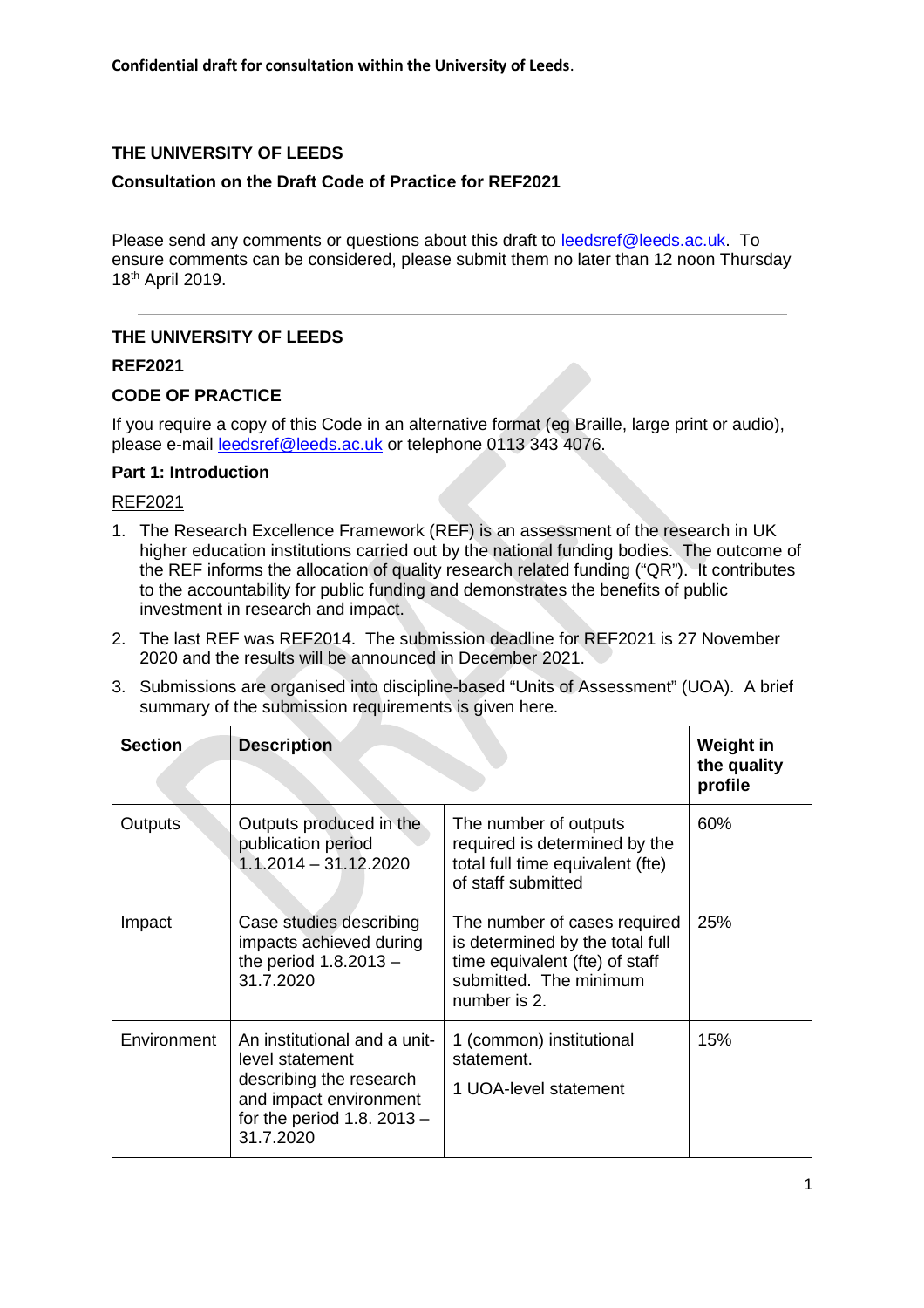- 4. Submissions are assessed by UOA-specific sub-panels (comprising academics and the users of research). UOAs are grouped under four main panels  $(A - D)$ , whose role is to foster consistency of assessment. The main panels and UOAs are listed in Appendix A for reference.
- 5. The outcome of the exercise is expressed as a profile across a five-point scale, from 0\* (unclassified) up to 4\* (world leading). The ratings of individual outputs and impact case studies will not be published, nor will the names of submitted staff.
- 6. More information about REF2021 can be found on the funding bodies' REF2021 website, ref.ac.uk, or on request from leedsref@leeds.ac.uk.

The University of Leeds Code of Practice for REF2021

- 7. The University is conducting its preparations for the 2021 Research Excellence Framework (REF2021) in a transparent, consistent, accountable and inclusive manner in accordance with its values (professionalism, inclusiveness, integrity, community and academic excellence), existing policies and codes of practice, including the Equality and Inclusion (E&I) Framework and the policy and procedures on Dignity and Mutual Respect.
- 8. This Code of Practice ("the Code") is intended to help us ensure that these values are upheld in our REF preparations and to support the University in meeting its legal obligations in relation to equality and diversity, in line with the Equality Act 2010. It does not replace any existing University policy. The Code has been drawn up in accordance with the guidance provided by the funding bodies in the following documents: *REF2021 Decisions on Staff and Outputs* (REF2017/04, updated April 2017), *REF2021 Guidance on Submissions* (REF2019/01); *REF2021 Panel Criteria and Working Methods* (REF2019/02); and, the *Guidance on Codes of Practice* (REF2019/03), all of which are available from the funding bodies' REF2021 website. In addition, the open letter to the sector from the Chair of the funding bodies' Equality and Diversity Advisory Panel (EDAP) has been considered.
- 9. The Code addresses the following aspects of REF2021 preparations:
	- a. Identifying staff with significant responsibility for research (Part 2)
	- b. Determining research independence (Part 3)
	- c. The selection of outputs for inclusion in the submission (including the voluntary, confidential disclosure of staff circumstances) (Part 4)
	- d. An appeals process
	- e. Equality impact assessment
- 10. The Code applies to all members of the University involved in REF2021, both those involved in the preparation of submissions and those who will be included within a submission. The processes and policies described in the Code are common to all, with no Faculty or School-specific variations. Likewise, there is a single, common appeals process.
- 11. All University of Leeds staff involved in making decisions concerning the content of the University's REF2021 submissions will receive role-specific, mandatory training on the content and enactment of the code, plus other relevant University policies and frameworks, as appropriate.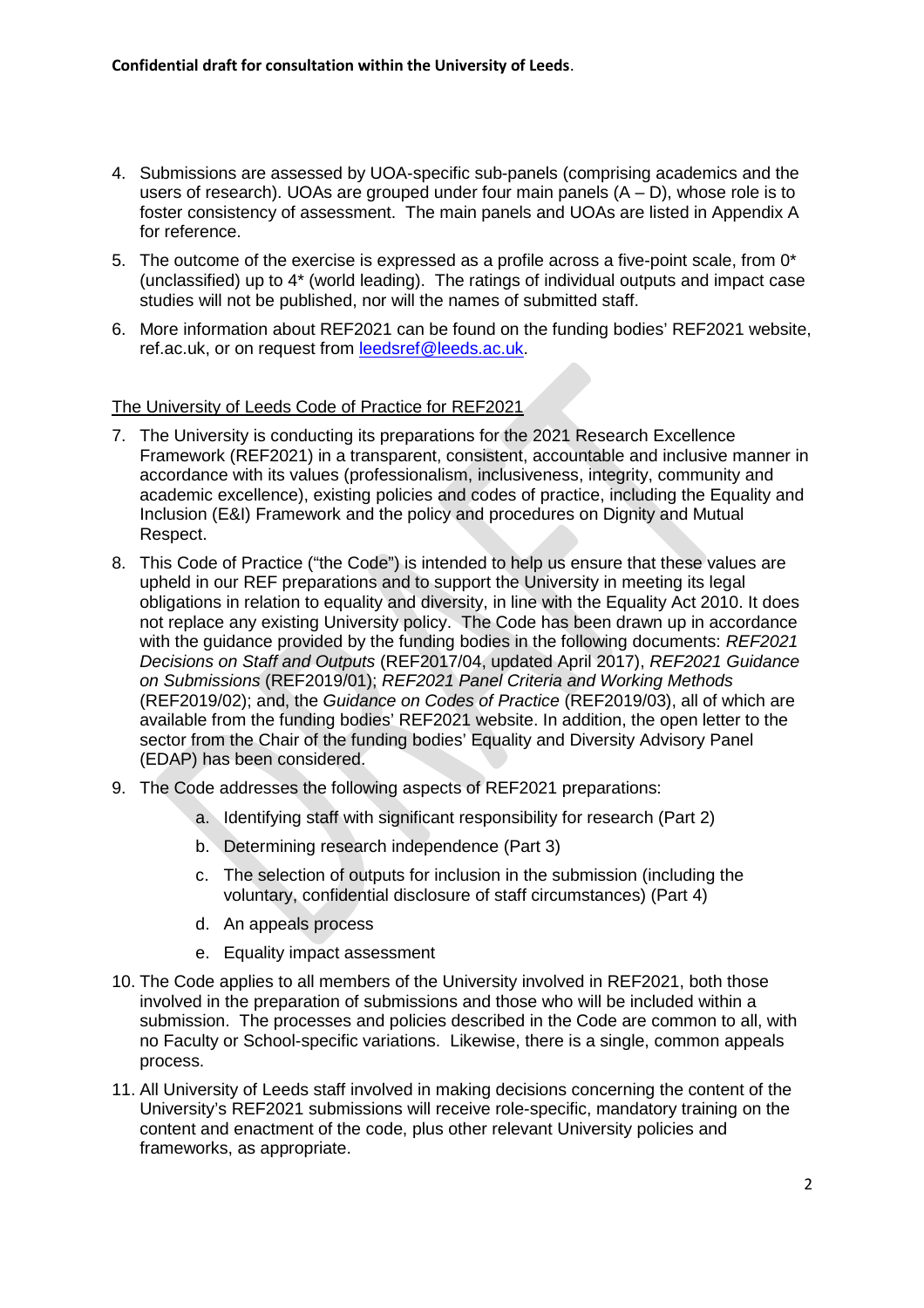12. Where external advisers are engaged, the Code will be drawn to their attention, and the need to undertake assessments in a transparent, consistent, accountable and inclusive manner reinforced. External advice may inform decisions on the selection of material for inclusion in the submission. External advisers will not be involved in the processes to identify those with significant responsibility for research or to determine independence.

#### REF2021 at the University of Leeds

- 13. As indicated above, the REF is an assessment of research activity and output in the assessment period. The assessment is based on discipline-based UOAs and the subset of academic and research staff whose roles fulfil the submission criteria. REF is an assessment of the work submitted in a UOA; it is not an assessment of individual members of staff. The outcome of the REF is published at UOA level only. A list of submitted staff will not be published.
- 14. The University's preparations for REF2021 are led by the REF2021 Steering Group (REFSG), supported by four REF Review Groups. The Steering Group is responsible for the final decisions on all matters relating to REF2021. In making their decisions, the Steering Group will aim to maximise the overall outcome for the University. The Steering and Review Groups combine senior academic leadership and research assessment expertise (including interdisciplinary research and impact) with appropriate professional administrative support. The terms of reference, membership and equality analyses of these groups are in Appendix C.
- 15. UOA leaders and deputies are responsible for drawing up the submissions and making recommendations, via the Review Groups, to the REF Steering Group, about the content and configuration of these submissions.
- 16. These governance arrangements were approved via the University's committee structure (Research and Innovation Board, University Executive Group, and Senate) in January 2018. The committee structure is shown in Appendix B.
- 17. The terms of reference for the University's REF2021 Steering Groups, Review Groups and UOA leaders include a responsibility to "promote and monitor ethical practice and ensure all equality and diversity standards are adequately met". Equality training (Appendix E) will be undertaken to assist these groups in fulfilling this responsibility, which will include guidance on the interpretation of the equality analyses that will be undertaken as specified in Appendix E.
- 18. The University is committed to the spirit (as well as the letter) of both the Fixed Term Employee and Part Time Worker Regulations. The requirements for equally favourable treatment have been University policy for many years. All members of fixed-term and part-time staff are treated as favourably as those on continuing or full-time contracts for example in relation to pay, staff benefits, training, promotion and career development opportunities.
- 19. Wherever possible, REF preparations and processes build on existing processes. For example: annual academic meetings (AAM) and discussions under the staff review and development scheme (SRDS) are used to set academic plans for the forthcoming year, confirm roles, responsibilities and expectations and identify support required to achieve agreed objectives; compilation of the annual Higher Education Statistics Agency (HESA) staff return provides an opportunity to ensure that roles are coded correctly in our Human Resources (HR) systems; and, information about external research grants and research outputs will be taken from the University's core systems. In the interests of transparency this information is visible to members of staff via our in-house research and impact information system ("IRIS"), where research and academic staff can also view REF-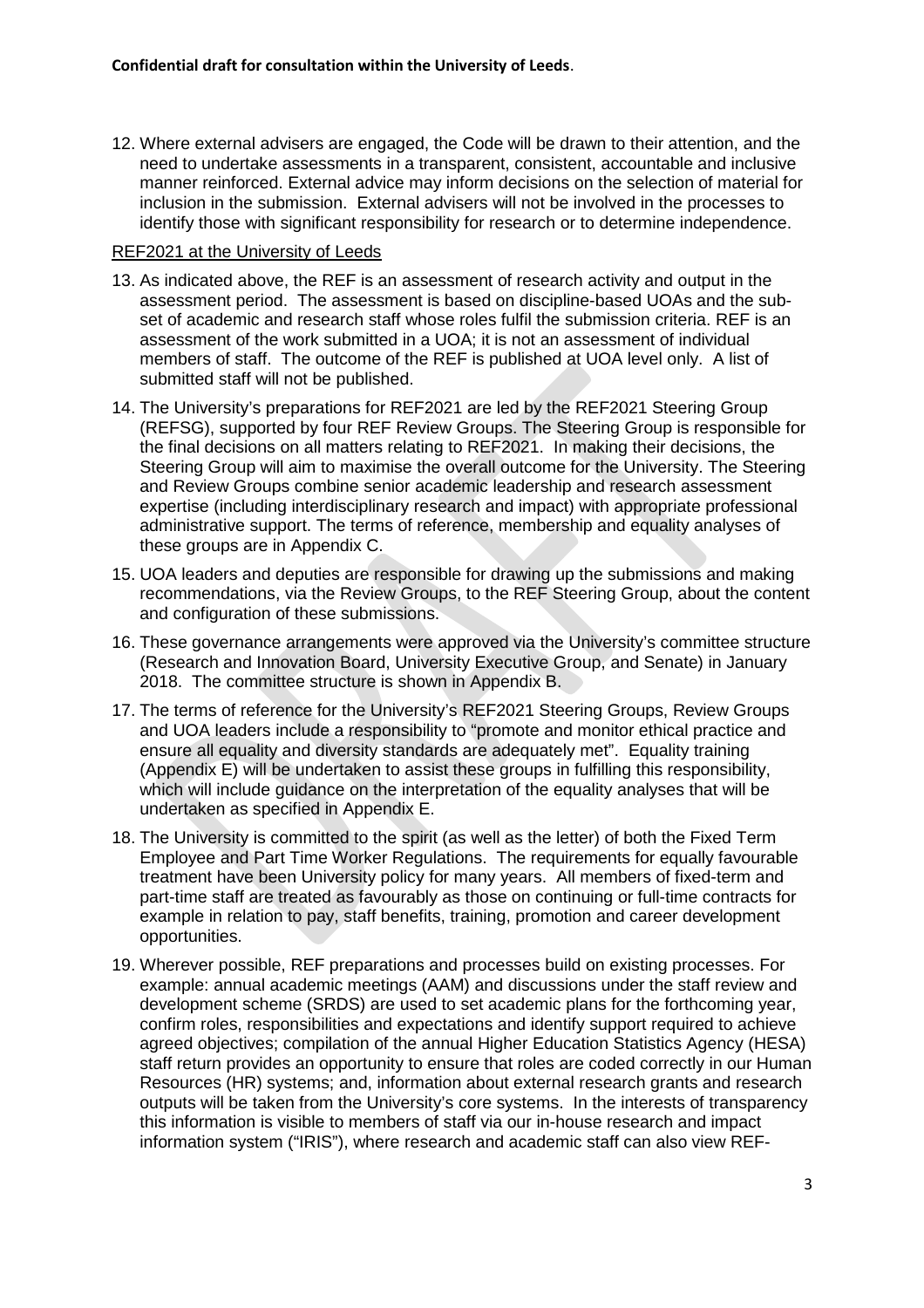relevant HR information, such as the current classification of their role for REF purposes (i.e. whether or not the role is REF-eligible).

- 20. Since REF2014, a number of measures have been introduced at the University to support equality and inclusion, informed by benchmarking exercises such as REF and TEF and participation in the Athena SWAN scheme. For example, we have worked to support the attraction, retention and promotion of female academic staff and introduced measures to support staff returning from significant periods of leave, for example reduction in teaching loads. Pilot interventions are being evaluated and recommendations for University-wide adoption will be made where interventions have proved valuable Other measure include:
	- The enhancement of the annual academic meeting process, to ensure consistent, fair and equitable treatment of staff across the University.
	- The implementation of an annual outputs review process to help staff understand and apply the characteristics of a high-quality research output.
- 21. In addition to the generic enhancement of our procedures outlined in paragraph 20 above, a number of REF-specific actions have occurred since REF2014:
	- Our REF2014 equality impact assessment action plan identified some opportunities to improve the process for disclosure and assessment of requests for submission with fewer than four outputs. Based on this feedback, our REF2021 processes have given greater emphasis to opportunities for confidential, informal discussion of circumstances with the Head of E&I and/or an E&I professional in advance of the submission of a case. Submitted cases will be considered in batches at a small number of assessment meetings, rather than on a rolling basis. This will enable us to provide greater clarity about the timing of outcomes and will also enable us to achieve consistency by allowing us to consider cases in larger batches. The process will be led by E&I, with input on REF-specific matters from the central REF team.
	- We also fed back to the REF2014 team that the effects of bereavement should be included in information on staff circumstances and this has now been incorporated into the funding bodies standard declaration form, which we shall use in our processes (Appendix F).
	- Consideration was also given to more systematic collection of information about staff circumstances. However, it was decided that, on balance, it would be more appropriate to await specific REF2021 guidance. This would avoid the risk of requesting sensitive information unnecessarily or having to ask for additional information at a later stage.
	- For members of staff who were not included in the REF2014 submission, but indicated a desire to reach the standard for inclusion in future exercises, the AAM/SRDS system was used to discuss relevant support. This might include: personal development plans, mentoring, study leave, reduction in teaching load, or support for conference attendance.

#### How the Code is being communicated

22. The approved Code will be published on the University intranet. It will also be sent to staff through direct email to all academic and research staff. Heads of Faculty HR are responsible for disseminating the Code to staff who are absent, such as staff on longterm absence or staff working away from the main campus. They will use "keeping in touch" days for staff absent on maternity/paternity leave, for example, to share the Code.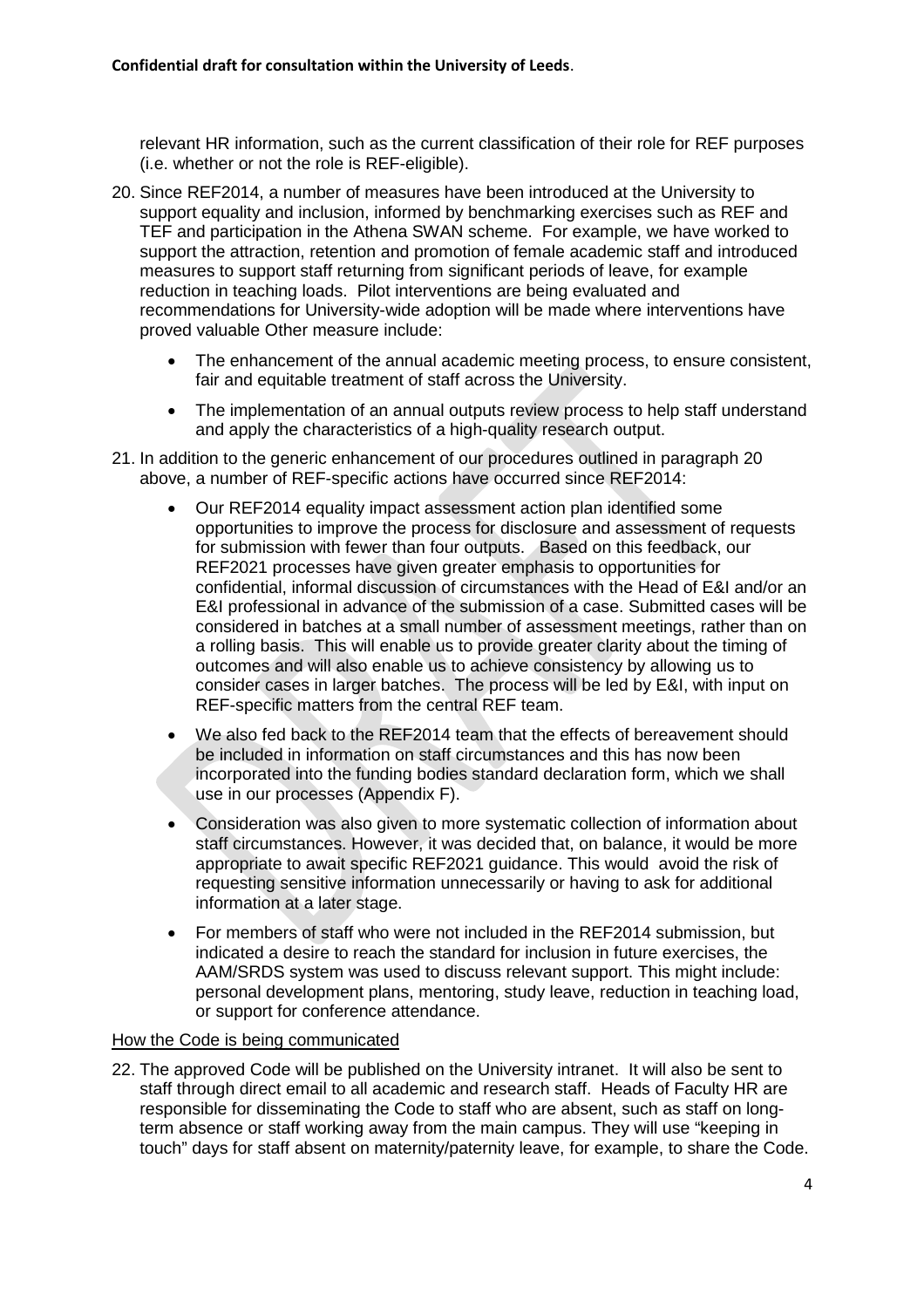Accessible formats are available on request to the central REF team via leedsref@leeds.ac.uk. Staff are encouraged to raise any queries with either their local HR manager, Faculty E&I contact, central E&I staff or central REF team.

5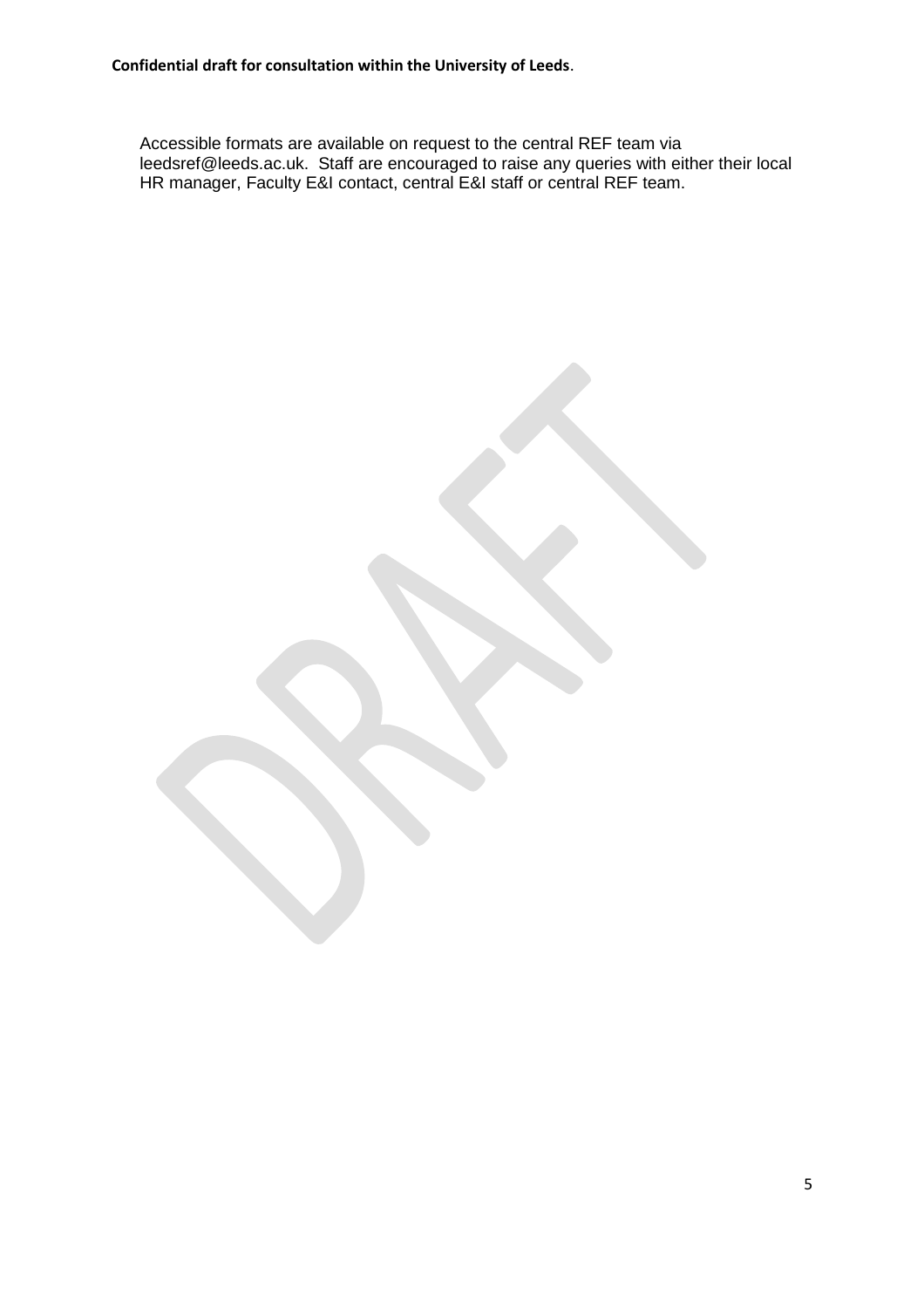#### **Part 2: Identifying staff with significant responsibility for research**

#### Policies and procedures

- 23. This section describes the process that we will use to determine which eligible staff have significant responsibility for research and will be submitted. This process will apply to all relevant staff, regardless of which Faculty they are in.
- 24. For the purpose of REF, the following definitions are used
	- *a.* Category A eligible staff*: "academic staff with a contract of employment of 0.2 FTE or greater, on the payroll of the submitting institution on the census date, whose primary employment function is to undertake either 'research only' or 'teaching and research'<sup>1</sup> . Staff should have a substantive research connection with the submitting unit (see paragraphs 123 to127). Staff on 'research only' contracts should meet the definition of an independent researcher (paragraphs 128 to 134)." [Guidance on Submissions paragraph 117]*
	- *b.* Significant responsibility for research: "*… those for whom explicit time and resources are made available to engage actively in independent research, and that is an expectation of their job role." [in line with Guidance on Submissions paragraph 138]*
	- *c.* Independent researcher: *" … an individual who undertakes self-directed research, rather than carrying out another individual's research programme." [in accordance with Guidance on Submissions paragraph 131]*
- 25. REF guidelines refer to two sets of staff "Category A eligible" and "Category A submitted". Eligible staff are submitted if and only if they have significant responsibility for research. Figure 1 (overleaf), from the Guidance on Submissions summarises REF eligibility.

<sup>1</sup> Individuals whose primary employment function is to undertake either 'research only' or 'teaching and research' are staff returned to the Higher Education Statistics Agency Staff Collection with an academic employment function of either 'Academic contract that is research only' or 'Academic contract that is both teaching and research' (identified as codes '2' or '3' in the ACEMPFUN field).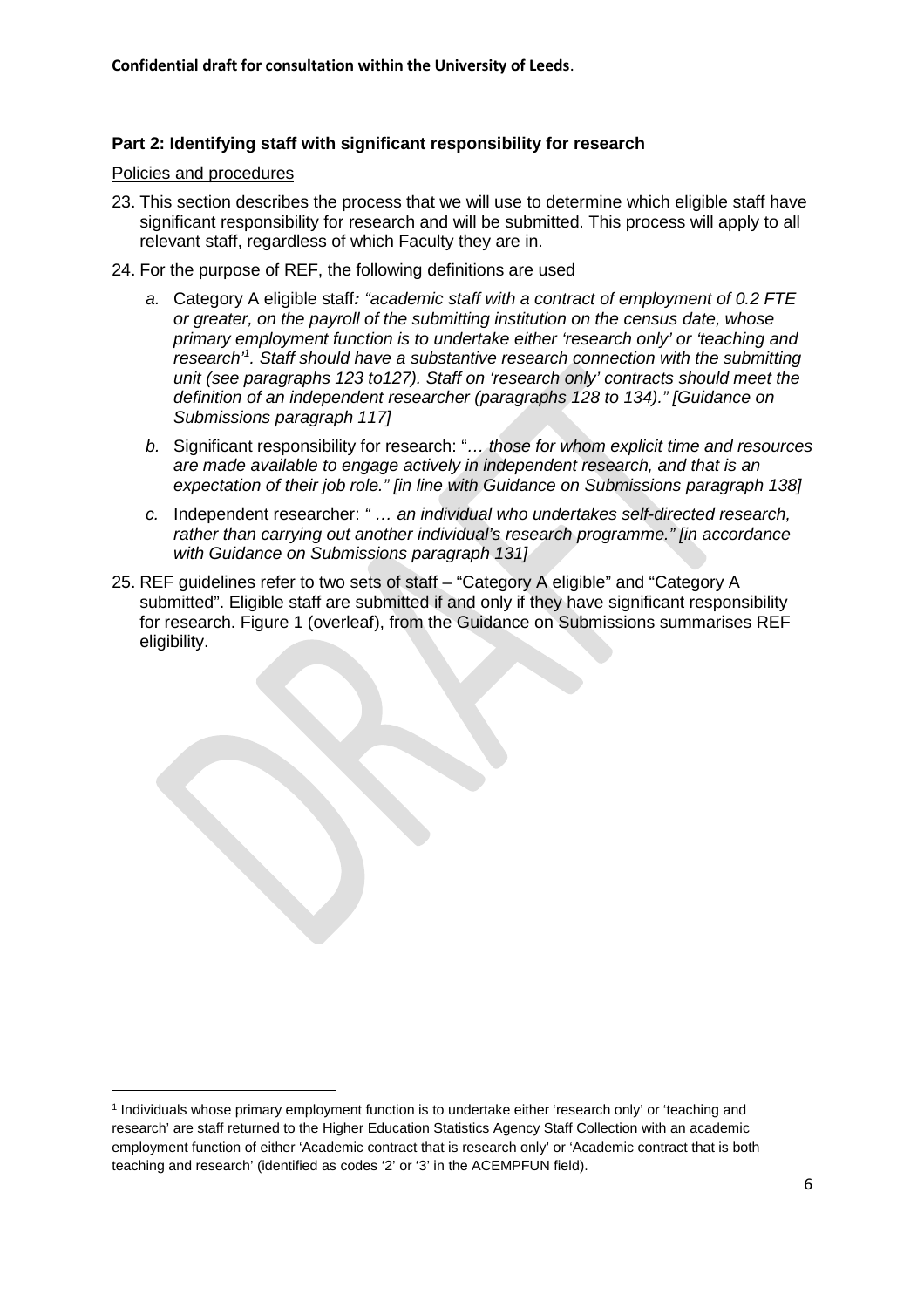## **Figure 1**

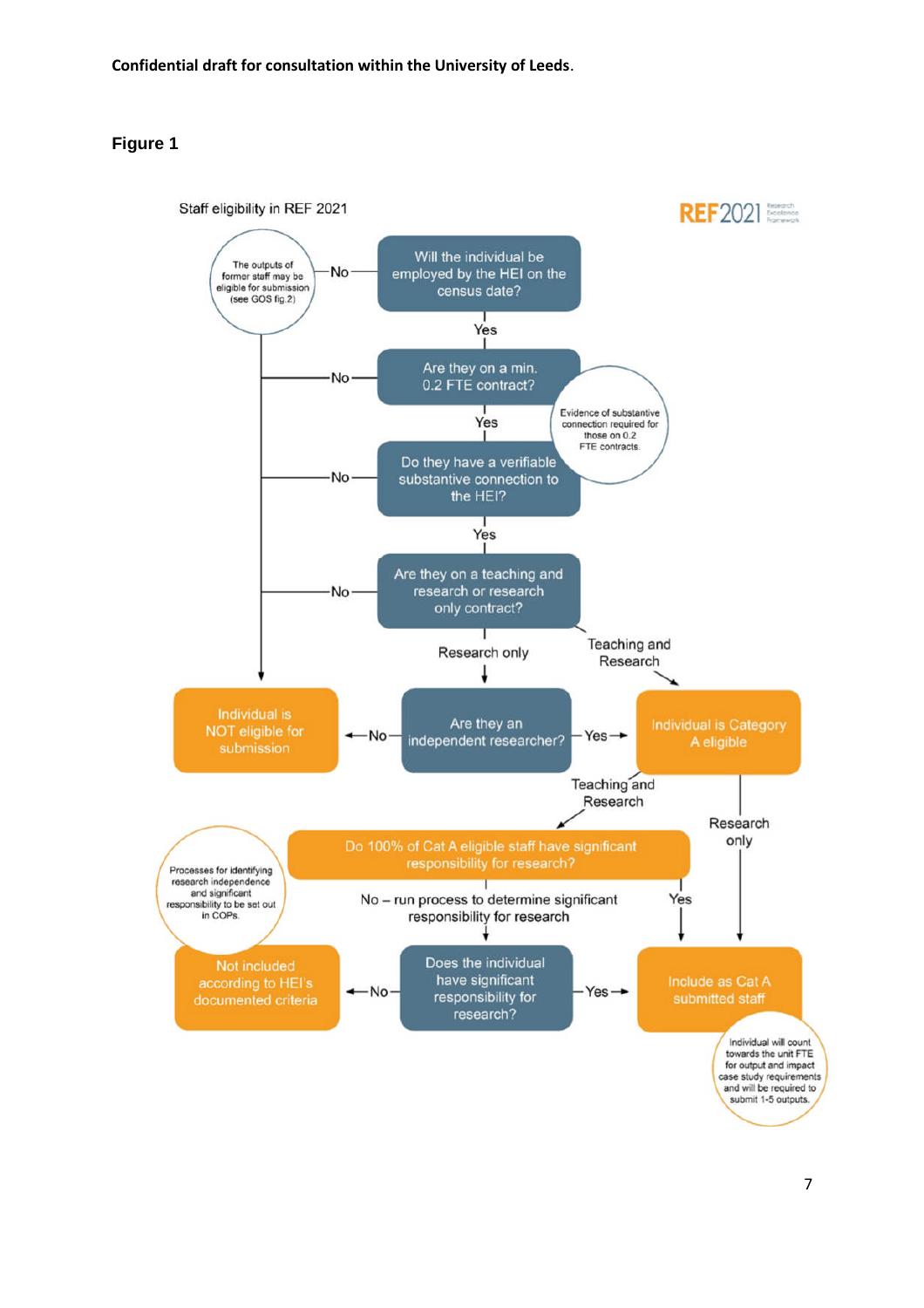- 26. Academic "teaching and research" staff on Grade 8 or above, whose role fulfils the definition of Category A eligible stated above are deemed to have significant responsibility for research and hence are Category A submitted. No further process is required to determine eligibility for inclusion in the REF submission for these members of staff. In accordance with REF2021 rules, all such staff will be included in the submission.
- 27. Academic "teaching and research" staff on Grade 7 or lower, will be considered on a case-by-case basis. Faculty Heads of HR will be responsible for identifying these individuals in the first instance.
- 28. Some Category A eligible staff may not yet have achieved independence as researchers. i.e. they are not undertaking "self-directed research". As such they do not fulfil the REF definition of having significant responsibility for research and will not be included in the University's submission to REF2021
- 29. We recognise that attaining independence is a continuous process, reflecting an individual's development in their role. Our procedure allows for cases to be revisited if circumstances change. We also recognise that staff may have attained research independence, but may not be in a role where "self-directed" research is an expectation on the REF census date (31 July 2020).
- 30. The criteria that will be used to determine independence for the purposes of REF2021, will be as set out in the funding bodies' Guidance on Submissions paragraph 132:
	- leading or acting as principal investigator or equivalent on an externally funded research project
	- holding an independently won, competitively awarded fellowship where research independence is a requirement. An illustrative, but not exhaustive, list of independent fellowships can be found at www.ref.ac.uk, under Guidance (Appendix A)
	- leading a research group or a substantial or specialised work package.
- 31. For members of staff who would be returned in UOAs within Main Panels C or D (Appendix A) the following additional indicators apply and will be considered:
	- Being named as a co-investigator on an externally funded research grant/award
	- Having significant input into the design, conduct and interpretation of the research
- 32. As stated in the Guidance on Submissions (paragraph 132), each indicator may not individually demonstrate independence and multiple factors may need to be considered.
- 33. In accordance with the Guidance on Submissions, a member of staff will not be deemed to have undertaken independent research purely on the basis that they are named on one or more research outputs.
- 34. The criteria will be applied by reference to relevant information including job description, nature and scope of research grants held and externally-funded research fellowships. As indicated in the Guidance, the assessment will be based "upon the expectations of staff as a function of employment, and not upon the quality or volume of what has been delivered as a result of that employment function".

#### Decision making

35. For each Faculty, an *ad hoc* panel will be formed comprising the Faculty Head of HR, a member of the central REF team, and all the Head(s) of School (or Institute within the Faculty of Medicine and Health) that employ staff whose roles are being assessed for independence. The composition of these panels reflects local academic leadership and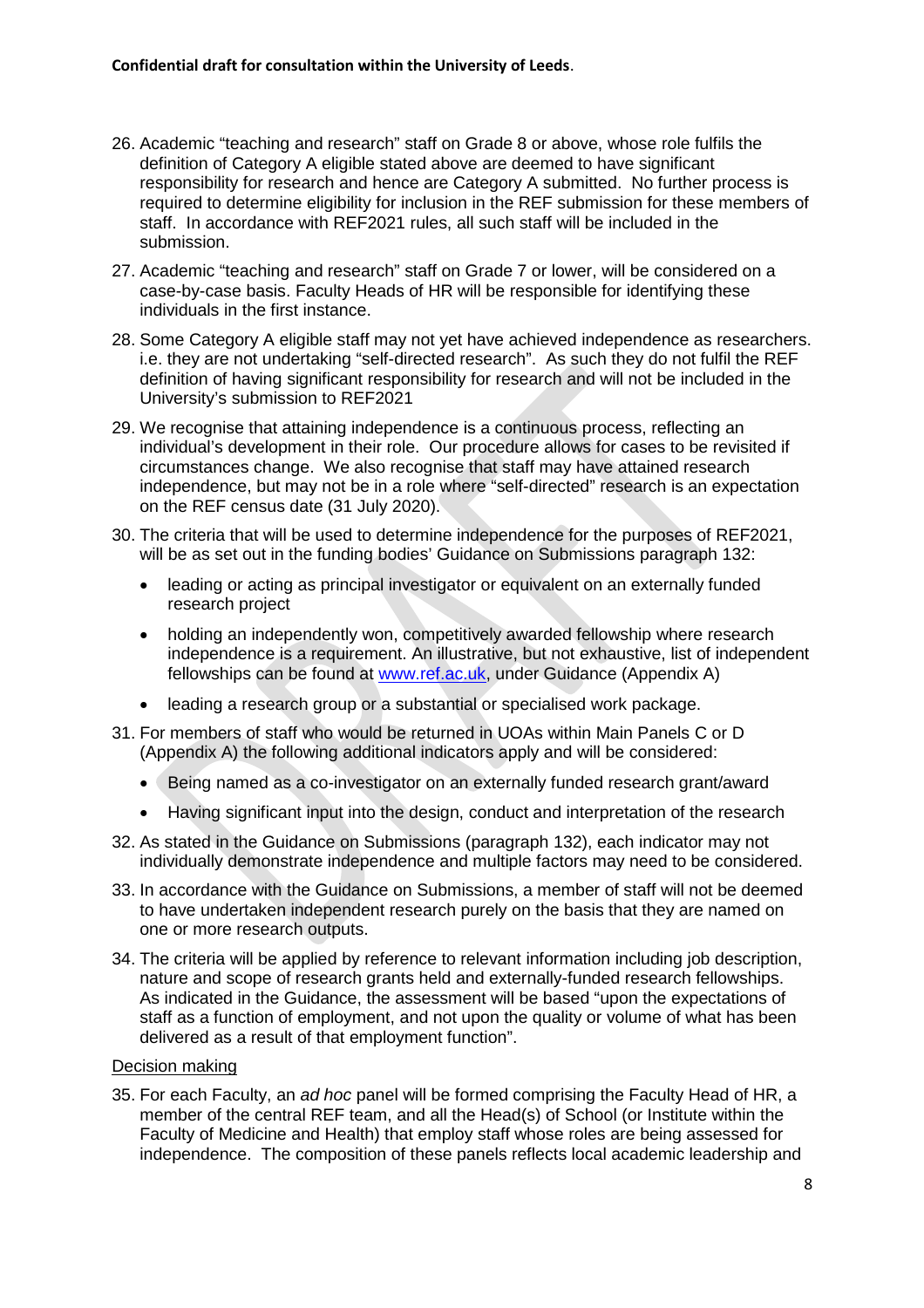line management responsibility, supported by equality and inclusion and REF professional support.

- 36. Each Faculty panel will assess the evidence of independence against the relevant REF criteria (including any main panel-specific criteria designed to recognise disciplinary differences). Decisions will be made by the Heads of School, advised by the HR Manager and REF team member.
- 37. As far as practicable, all cases for a Faculty will be considered at the same meeting to enhance consistency. Where the volume of cases precludes a thorough consideration of all cases at one sitting, the Faculty Head of HR will be responsible for ensuring consistency of approach with the Faculty.
- 38. The outcome of the assessment will be:
	- a. The member of staff is deemed to be independent and eligible and must be submitted to REF2021, or
	- b. The member of staff is not yet independent as defined by REF2021 and is currently not eligible for submission, but is expected to be so by the REF staff census date, 31 July 2020. A further review date will be set in accordance with the anticipated achievement of independence, or
	- c. The member of staff is not yet independent and it is not an expectation of their job role that they will achieve independence as defined by REF2021 by the REF census date. The member of staff is not expected to be eligible for submission, or
	- d. There is insufficient evidence to arrive at an assessment. The panel will identify what additional information is required and how it will be obtained, and will set a further review date.
- 39. Once all Faculty panels have undertaken their assessment, the Faculty Heads of HR will meet to share the outcomes and examine any apparent variations to ensure that they are justified. Where differences are not justified, cases will be revisited and additional evidence may be sought if necessary to arrive at a fair judgement. To inform this discussion an equality impact analysis (EIA) will be carried out on the cases and outcomes and any differential impact on groups with protected characteristics examined to mitigate the risk of inadvertent discrimination in our processes, and how greater inclusion can be achieved in the future.
- 40. A written record will be kept by the Faculty Head of HR to confirm what evidence was considered and the extent to which this demonstrated that the criteria had been met. This information will be retained by HR and may be submitted to the funding bodies in the event of an audit of the University's REF2021 submission. It will form the basis of feedback to the member of staff on the evidence informing the final decision.
- 41. The anonymized outcome of the assessment of independence will be reported to the REF Steering Group, alongside the relevant equality analysis to assist the Group in fulfilling its responsibilities in relation to equality and inclusion.

#### **Communication**

- 42. When we communicate about the Code, we will draw attention to the processes for identifying staff with significant responsibility for research and determining independence.
- 43. Tailored follow-up emails will be sent to staff to either confirm their REF eligibility or to confirm that their role will be reviewed through the processes described in paragraphs 35-38 above.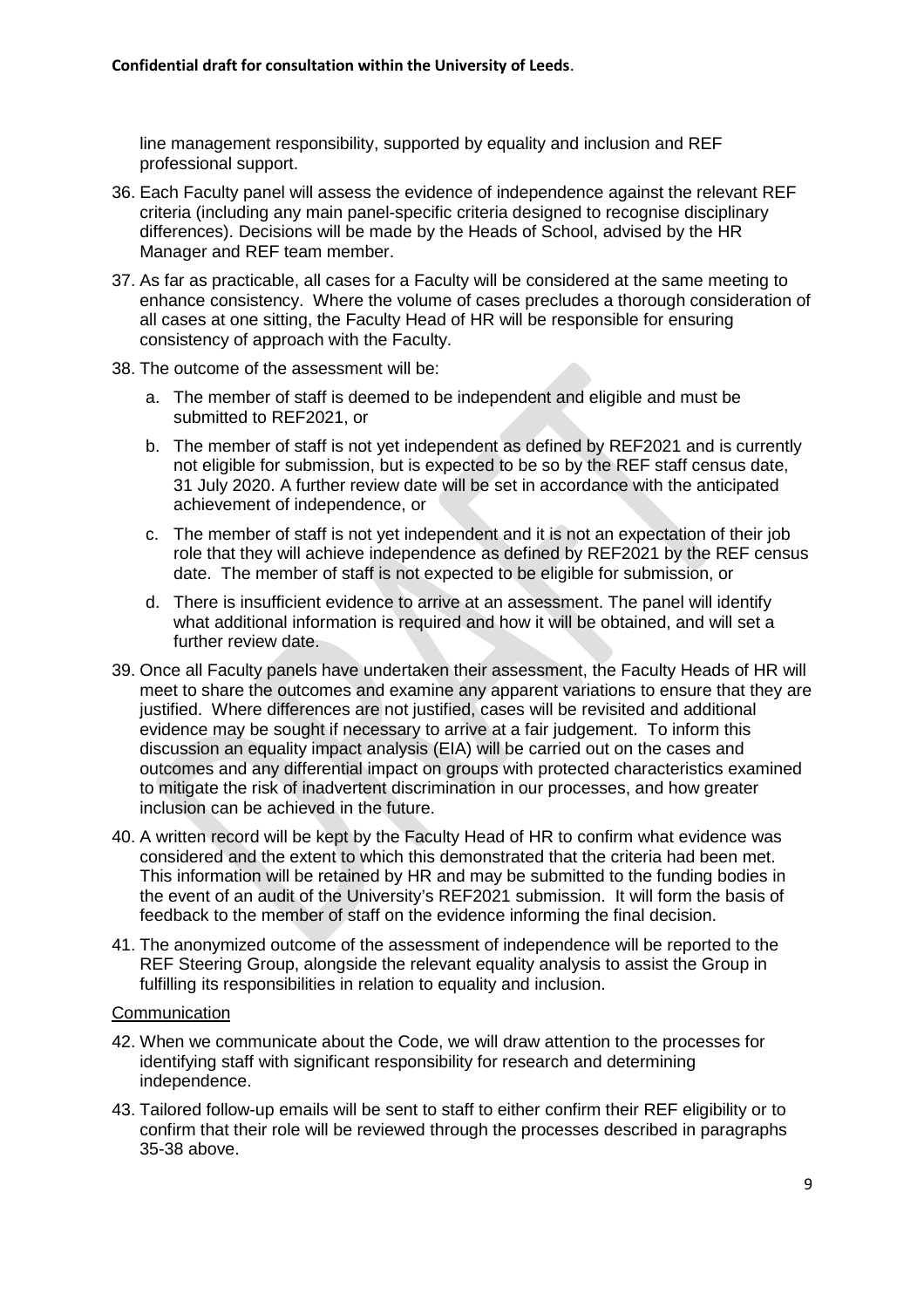- 44. The outcome will be communicated to the member of staff by email by their Head of School (or Institute in the Faculty of Medicine and Health), and will outline the evidence considered and how the criteria were applied. The feedback will include a reminder about the appeals process and the arrangements for declaring staff circumstances (for those staff deemed eligible).
- 45. In the interests of transparency, the current REF status (i.e. whether their role is not REF eligible, Category A eligible or Category A submitted) will be visible to the individual member of staff via the University's REF system, IRIS. This information is visible to the member of staff and other authorised users (for example, Heads of School) only.

#### Timing

- 46. We aim to complete the identification of our pool of academic Category A submitted staff as soon as possible. To that end we will proceed with reviews as soon as possible after the Code has been accepted by Senate and Council and panel members have taken part in the REF-specific E&I briefings. We will communicate the initial outcome to members of staff no later than [date].
- 47. It is recognised that eligibility is determined by an individual's role on the staff census date, 31<sup>st</sup> July 2020. Changes to the relevant role information in our HR systems will be flagged to the central REF team and changes in relation to REF eligibility considered as indicated above.

#### Approval of processes

- 48. The principles underpinning the Code (including those for identifying staff with significant responsibility for research, determining research independence and selecting outputs for submission) have been developed since March 2018 by the REF Steering Group, informed by input from HR staff, the University's Research and Innovation Board, University Executive Committee, Equality and Inclusion Committee, Unit of Assessment leaders, Equality and Inclusion co-ordinators and via staff open meetings (see Appendix D for a schedule of open meetings).
- 49. [Place holder outcome of consultation and subsequent approval route].
- 50. The Code approved for submission to the funding bodies will be communicated as indicated in paragraph 22 above.

#### Staff, committees and training

- 51. As indicated above, for each Faculty a panel will be formed comprising the Faculty Head of HR, a member of the central REF team, and all the Head(s) of School (or Institute within the Faculty of Medicine and Health) that employ staff whose roles are being considered. Panel members are *ex officio.* The composition of the panel reflects local line management and leadership responsibility, and provides appropriate professional support for consistent decision-making.
- 52. UOA leaders take part in monthly briefings on all aspects of REF. These briefings are delivered by the University's central REF team, supported by other professional staff with relevant expertise, and cover all aspects of REF requirements and the University's process for developing the submission. We will use this infrastructure to deliver REF2021 specific Equality and Inclusion training to colleagues: sessions will be delivered by the Head of Research Quality and Policy and the Head of Equality and Inclusion in June 2019. This will include workshops specifically for Heads of School or Institute, to support their role in the decision-making processes described in this code. Individual arrangements will be made for staff taking up REF roles after the scheduled training has been delivered.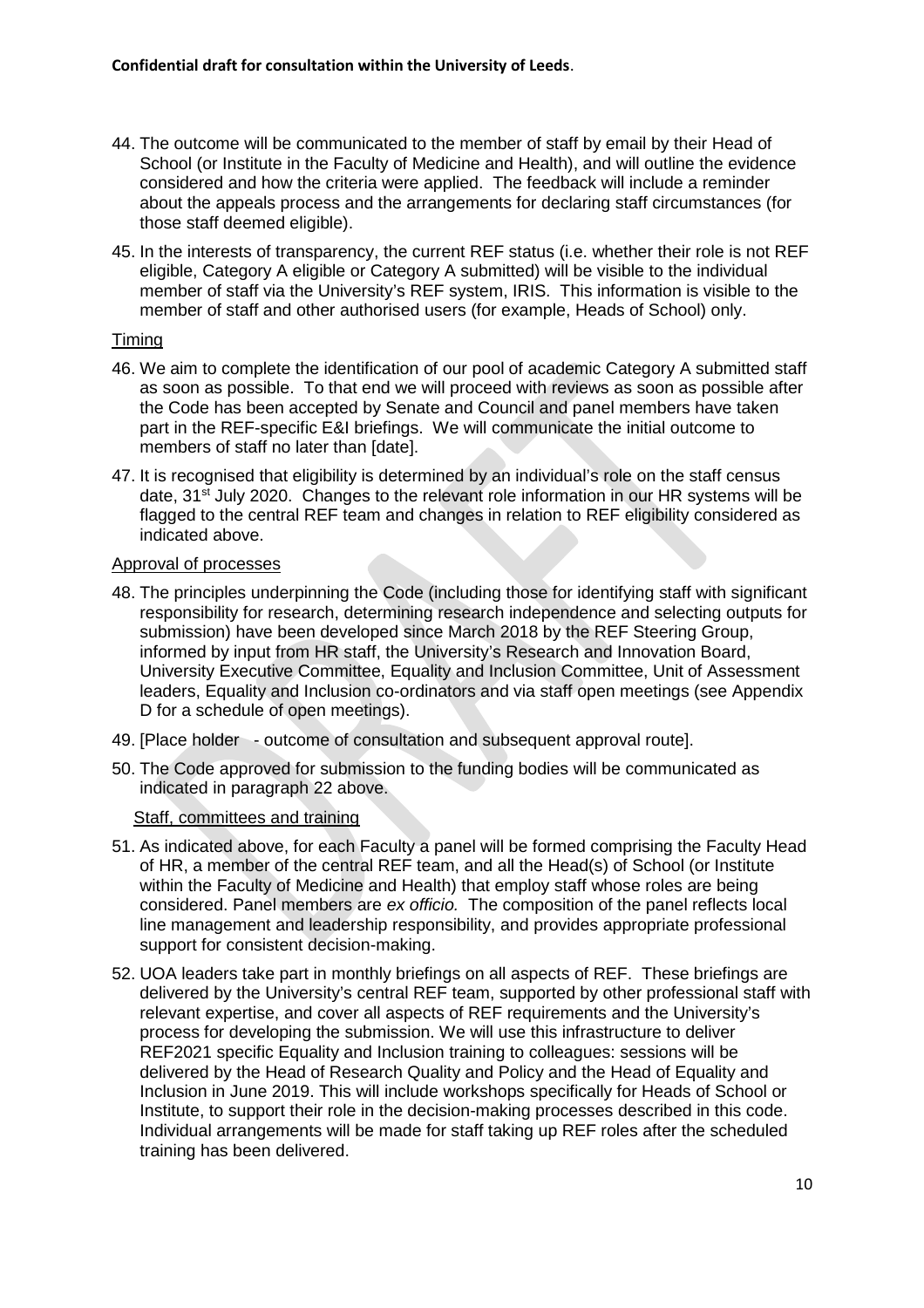- 53. All staff (including staff involved in the REF decision making roles including the Review and Steering Group members) are required to complete the mandatory on-line, interactive module "*An Introduction to Equality & Inclusion"*, which provides all University staff the same introductory grounding in key principles of equality, inclusion and diversity.
- 54. The module covers the type of behaviours that are expected of all members of our university community, information about equality law, and ways in which we support and promote equality and inclusion at Leeds. It also explains the potential impact of unconscious bias and ways through which we can mitigate against it. REF-specific briefings will complement this generic provision.

#### Complaints and Appeals

- 55. The University's general approach to complaints will be followed, meaning that attempts will be made to resolve any complaints as quickly and as informally as possible. Any member of staff who wishes to complain of discrimination should raise this through the procedures described in the University's policy and procedures on Dignity and Mutual Respect (Appendix B).
- 56. Where a member of staff feels that they have not been dealt with in accordance with this code of practice, they should raise the matter informally in the first instance with their Executive Dean of Faculty who will investigate and attempt to resolve the matter. Where the matter remains unresolved, the appeal will be considered by [TBC] (a senior member of academic staff not directly involved in REF2021 decision-making processes described in this Code). The Faculty Executive Dean and [TBC] may take advice from appropriate other staff in investigating the complaint. The member of staff raising the appeal may invite a union representative to attend appeals meetings.
- 57. Appeals may be raised on whether due process outlined within this Code has been followed. Colleagues may not raise an appeal on the grounds of academic judgement regarding, for example, staff allocation to a UOA assessment, or decisions regarding selection of outputs.
- 58. Details of our appeals process forms part of this Code of Practice and will be included in the communication of this Code. Information on appeals will also be included when the outcome of the processes to determine eligibility and independence is communicated. The funding bodies have indicated that they will "…put in place measures to enable individuals to make a formal complaint, where it is believed that the agreed processes are not being followed". (REF2019/3) Information on this process will also be provided when this is available.
- 59. While appeals may be raised at any time, members of staff are strongly encouraged to raise matters informally as soon as they arise. No appeals will be considered after the final, full draft submission is completed for internal review, which is expected to be in late summer 2020. This is to allow appeals to be considered properly and their outcomes to be considered as necessary in the submission itself.
- 60. Anonymised outcomes of appeals will be reported to the next meeting of the REF Steering Group by [TBC].

#### Equality impact assessment

- 61. See paragraph 39 above and Appendix E.
- 62. We will carry out equality impact assessments at periodic stages leading up to our submission and post-submission to ensure that we pay due regard to equality issues throughout the REF submission process. We will carry these out to: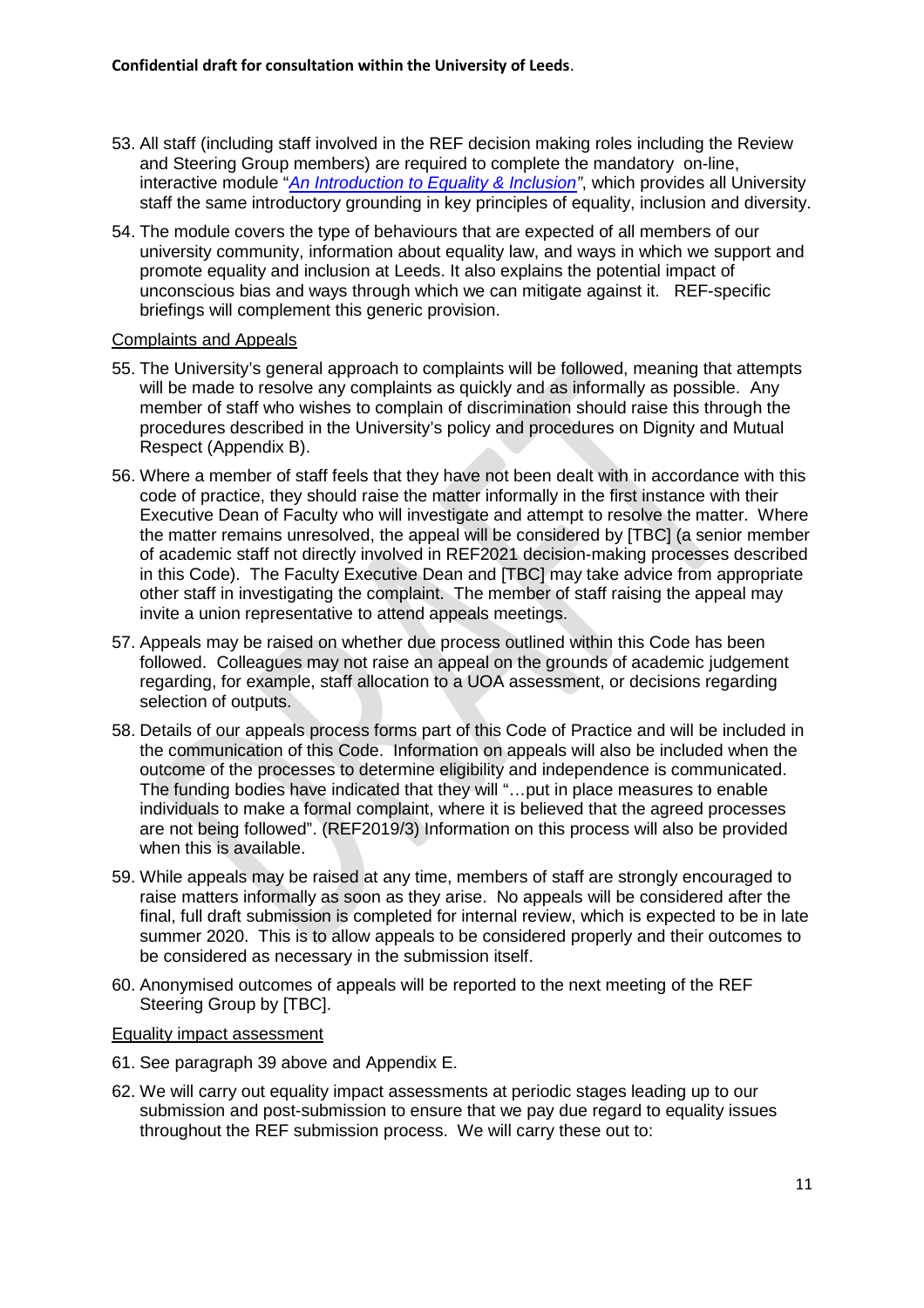- understand the representation of the eligible and submitted staff against our academic staff profile
- understand how the selection of outputs for submission represent the diversity of the eligible and submitted staff community
- identify where further progress on diversity issues is needed so that this can be incorporated into the delivery of the University's Research Strategy
- 63. The equality impact assessments will draw on the data that has already been provided to the institution (as part of the employment relationship of an individual to the University). We will fully respect all GDPR regulation and will only publish the information at aggregated levels. No individuals will be identified and we will be careful to address any issues relating to low numbers.
- 64. The equality impact assessment will be carried out at an institutional level and at UOA level by the relevant UOA lead, supported by the Head of Research Quality and Policy and the Head of Equality and Inclusion.
- 65. We will aim to use qualitative sources of information and consultation, proportionate to the overall aim and emphasis of the REF2021 exercise.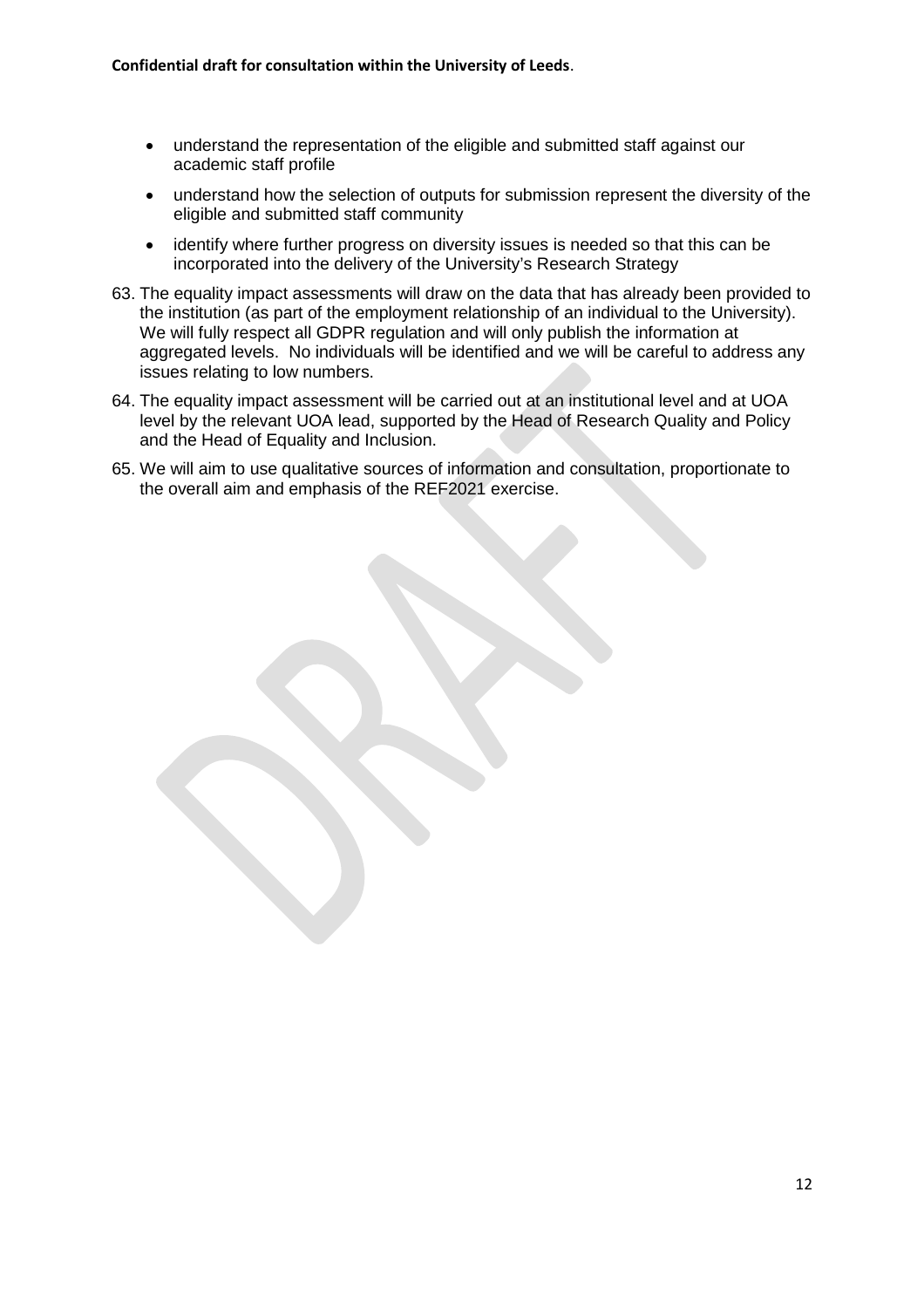## **Part 3: Determining research independence**

- 66. Staff in "research only" roles who are independent on the census date are eligible for inclusion in REF, and will be included in our submission.
- 67. Staff whose roles are "research only" may not necessarily be independent researchers. For example, many staff in research only roles are employed to carry out another individual's work programme and as such are not normally regarded as independent for the purposes of the REF.
- 68. While grade and/or job title may provide a helpful starting point, these indicators are not sufficient in themselves to fully, fairly and accurately identify independent research roles. A process that draws on a wider set of evidence to make a judgement is required. This section describes that process. The process has been developed and approved through the procedure set out in paragraphs above [reference].

#### **Criteria**

69. The criteria, and their application will be as set out in Part 2 above.

## Decision Making

70. The process for decision making will be as outlined in Part 2 above.

## **Communication**

71. See Part 1 and 2 above.

Timing

72. See paragraphs 46 – 47 above.

Staff, committees and training

73. See paragraphs [reference] above.

## Appeals

74. See paragraphs 55 – 60 above.

Equality Impact Assessment

75. See paragraphs 61 – 65 above and Appendix E.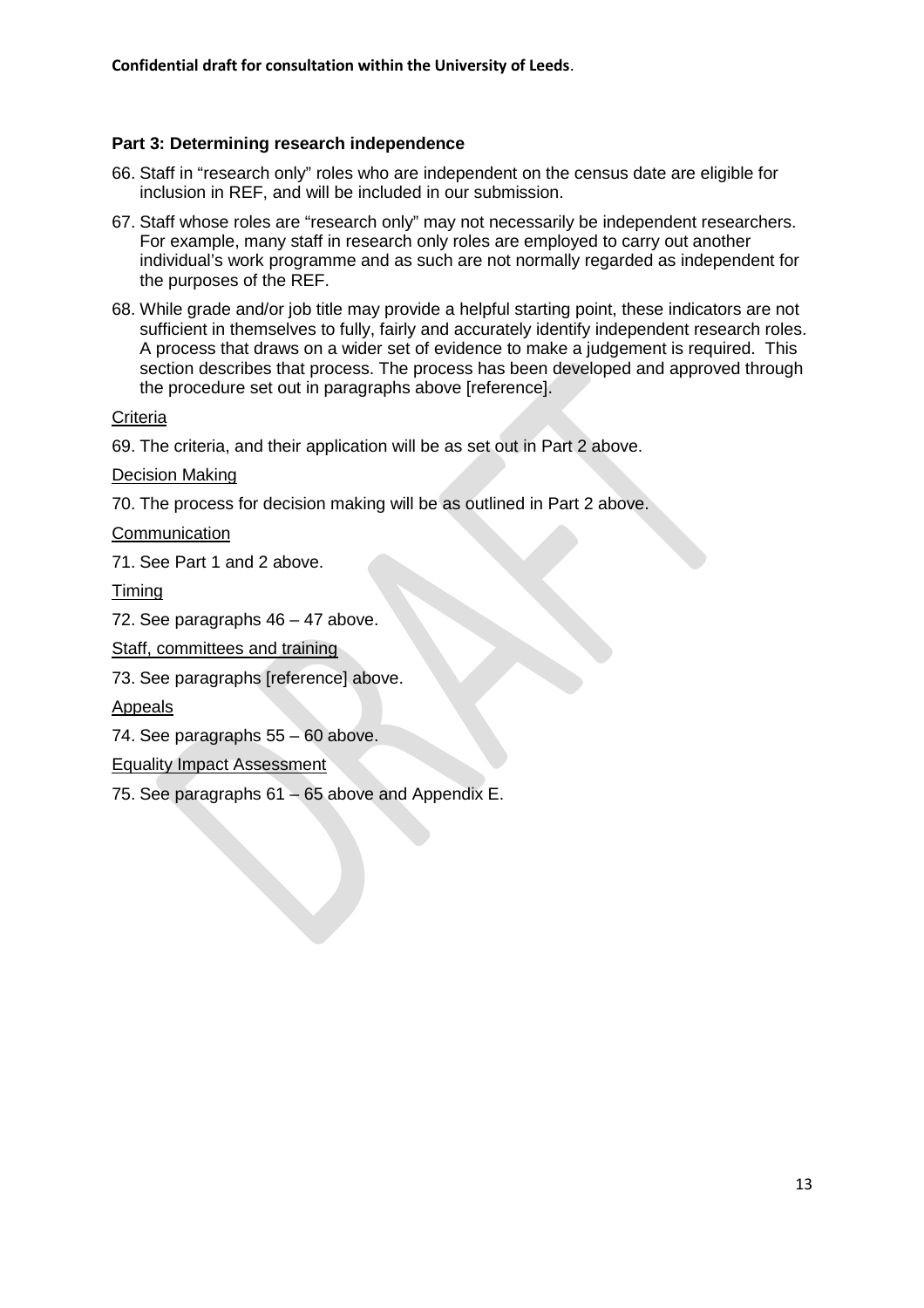## **Part 4: Selection of outputs**

#### Policies and Procedures

- 76. Final decisions on which work is included in the REF submission, how it is distributed across UOAs, and to which individual staff members it is attributed, is the responsibility of the REF Steering Group, informed by the advice of Review Groups and UOA leaders. Decisions will be taken to deliver the best outcome from REF2021 for the University as a whole.
- 77. The total available pool of eligible research outputs will comprise REF eligible outputs registered by staff in the University's publications database ("Symplectic Elements").
- 78. The selection of outputs for inclusion and their allocation to submitted Category A staff in the submission will be guided by the REF2021 outputs eligibility criteria and rules about the maximum and minimum number of outputs that may be attributed to an individual in the submission.
- 79. Within the parameters defined by the rules of REF2021, the primary criterion in the selection of outputs will be quality. As the REF is an institutional assessment, this primary criterion will be applied to achieve the best outcome for the University overall.
- 80. The assessment of quality will take account of local independent reviews and those commissioned via the University Annual Review. As such the assessment will necessarily rely on academic judgement. Items for review may be nominated by members of staff, their Heads of School or UOA leaders.
- 81. Following an initial selection of outputs based on quality, the following secondary indicators will be considered to differentiate between outputs deemed to be of equivalent quality for the purposes of the submission. The indicators are listed alphabetically, and no hierarchy exists.
	- Avoidance of the submission of outputs with significant material in common (to limit the risk of panels' disregarding a second output if the overlap is felt to be too great)
	- Citations, where and to the extent that, these are employed by the sub-panel to which the work is to be submitted (and taking account of the limitations of such data)
	- Open Access status of outputs within the scope of the REF2021 Open Access policy (to limit the risk of violating the threshold for submission of non-compliant items, leading to an "unclassified" rating)
	- Relationship of the set of selected outputs to the strategy and achievements described in the unit environment statement (for example, to facilitate the use of submitted outputs to evidence claims made in the environment statement).
- 82. Where an output has more than one author eligible for submission to the returning UOA, the allocation of the output to an individual for the purposes of the REF submission will be determined to achieve the best outcome for the University as a whole and will take account of:
	- The author contribution (to minimise the risk of submitting an item for which the panel may deem the author contribution to be insufficient, leading to an "unclassified" rating).
	- The UOA to which the work may be submitted (to maximise the benefit of the available pool of outputs).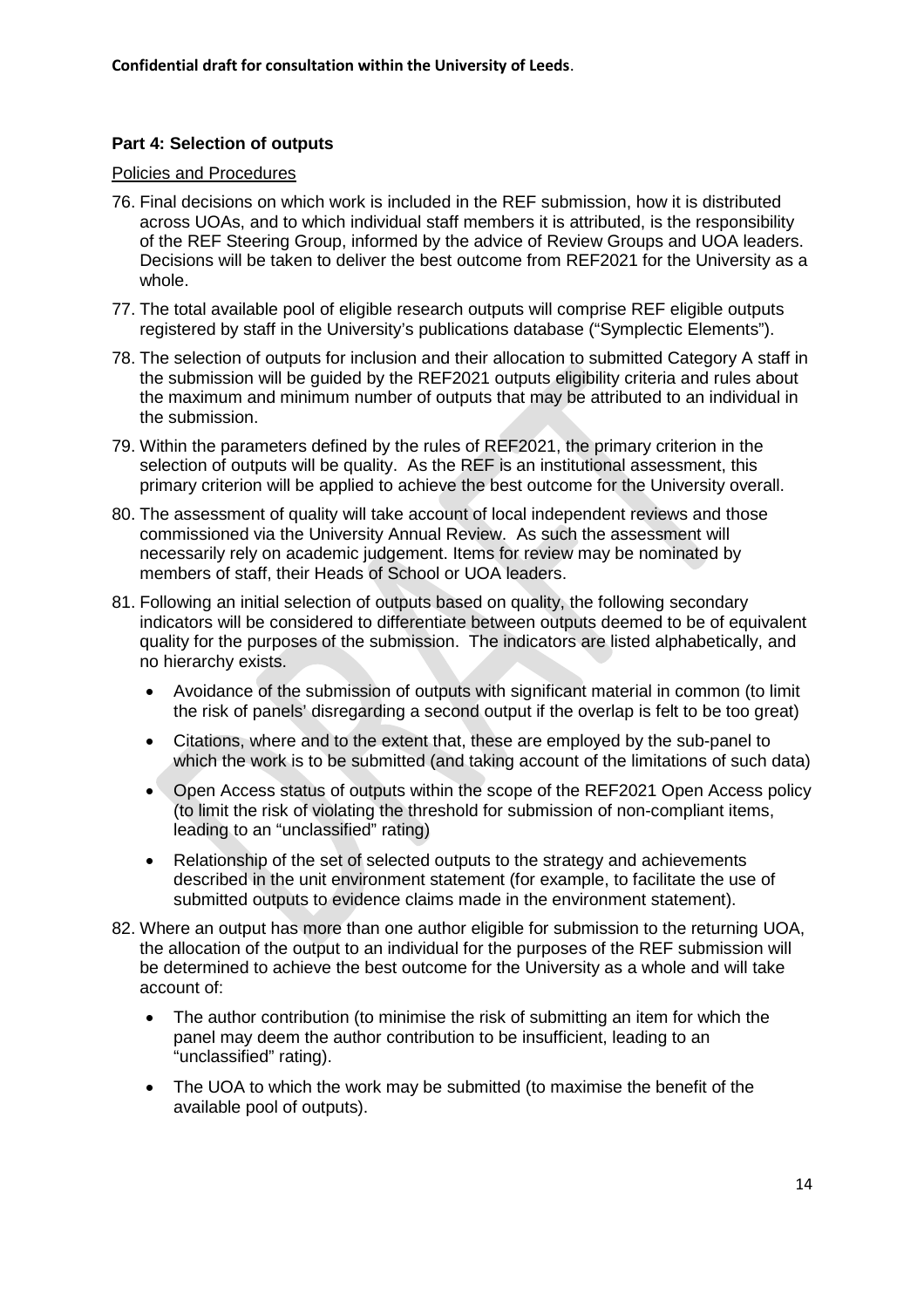- The other outputs available to an author for submission to the UOA, based upon the criteria set out in paragraphs 59-61 (to maximise the benefit of the available pool of outputs).
- 83. Where all relevant criteria have been considered and outputs associated with both former Category A eligible and current Category A submitted staff remain to be allocated, the preference will be to include and/or associate remaining outputs with current staff.
- 84. When UOAs complete their first full draft submission in late summer/early autumn 2019 they will make a provisional selection of research outputs for inclusion in the submission. These selections will be visible to the individual member of staff via IRIS.

#### Disclosure of circumstances

85. The same process will be followed for all staff who wish to declare circumstances, and will cover all circumstances described in the Guidance on Submissions paragraphs 160 – 163, i.e.

*Summary of applicable circumstances*

*160.The funding bodies, advised by EDAP, have identified the following equalityrelated circumstances that, in isolation or together, may significantly constrain the ability of submitted staff to produce outputs or to work productively throughout the assessment period. Details of the permitted reductions are set out in Annex L:*

- *a. Qualifying as an Early Career Researcher*
- *b. Absence from work due to secondments or career breaks outside the HE sector.*
- *c. Qualifying periods of family-related leave.*
- *d. Other circumstances that apply in UOAs 1–6, as defined in paragraphs 162- 163*

*Circumstances with an equivalent effect to absence, that require a*

- *a. judgement about the appropriate reduction in outputs, which are:*
	- *i. Disability: this is defined in the 'Guidance on codes of practice', Table 1 under 'Disability'.*
	- *ii. Ill health, injury, or mental health conditions.*
	- *iii. Constraints relating to pregnancy, maternity, paternity, adoption or childcare that fall outside of – or justify the reduction of further outputs in addition to – the allowances set out in Annex L.*
	- *iv. Other caring responsibilities (such as caring for an elderly or disabled family member).*
	- *v. Gender reassignment.*
	- *vi. Other circumstances relating to the protected characteristics listed in the 'Guidance on codes of practice', Table 1, or relating to activities protected by employment legislation.*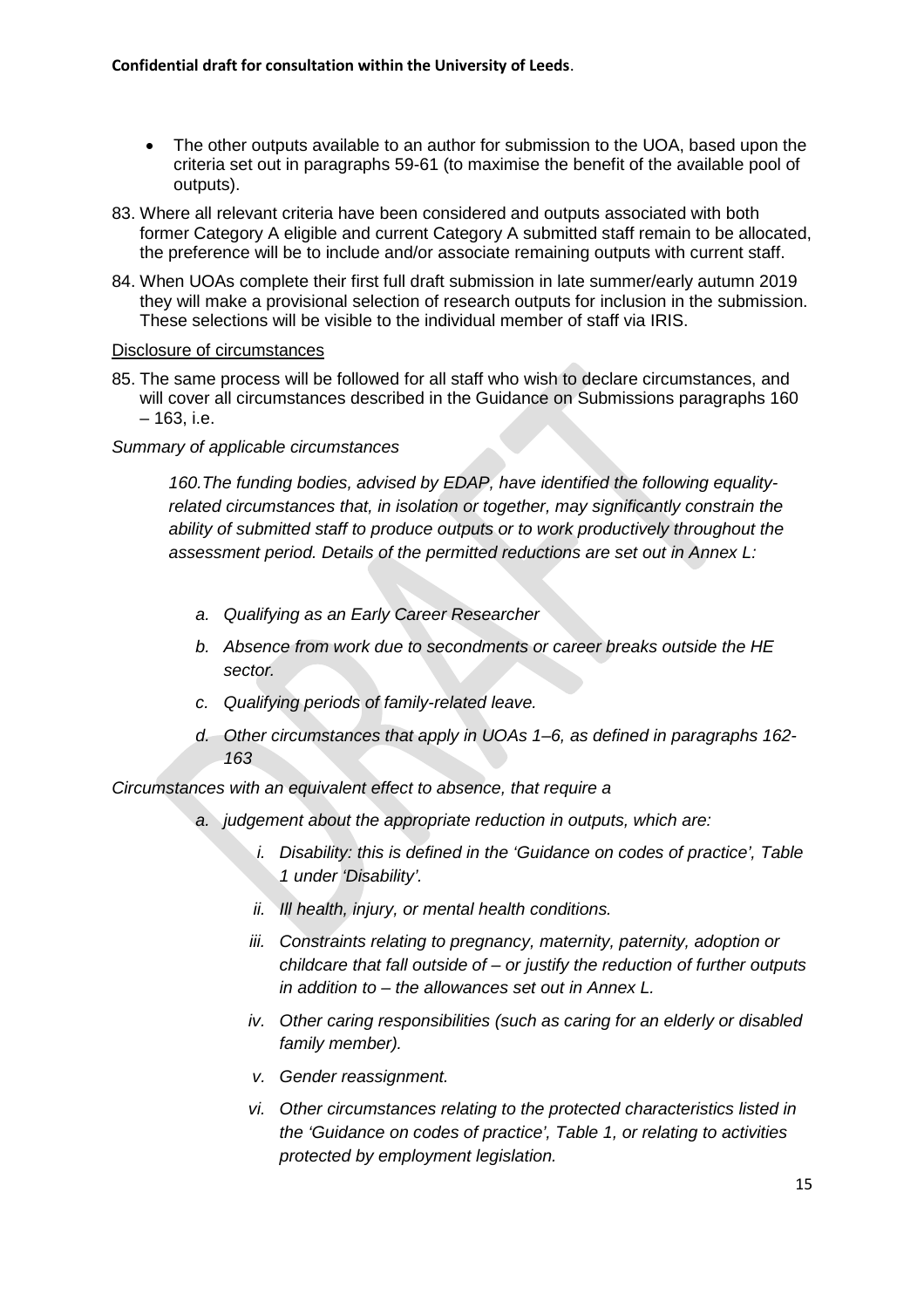*161. As part-time working is taken account of within the calculation for the overall number of outputs required for the unit (which is determined by multiplying the unit's FTE by 2.5) reduction requests on the basis of part-time working hours should only be made exceptionally. For example, where the FTE of a staff member late in the assessment period does not reflect their average FTE over the period as a whole.*

*162. In UOAs 1–6, the number of outputs may be reduced by up to one, without penalty in the assessment, for Category A submitted staff who are junior clinical academics. These are defined as clinically qualified academics who are still completing their clinical training in medicine or dentistry and have not gained a Certificate of Completion of Training (CCT) or its equivalent prior to 31 July 2020.*

*163.This allowance is made on the basis that the clinical staff concerned are normally significantly constrained in the time they have available to undertake research during the assessment period. Where the individual meets the criteria in paragraph162, and has had significant additional circumstances – for any of the other reasons in paragraph 160 – the institution can make a case for further reductions as part of the unit reduction request, using the tariffs set out in Annex L as a guide.*

- 86. Following formal approval of the Code by Council, the Head of Equality and Inclusion will write to all academic and research staff *via* e-mail to invite them to voluntarily and confidentially declare any circumstances (as set out in the Guidance on Submissions paragraph 160) that have affected their ability to research productively throughout the REF period. The communication will make it clear that this option is voluntary and the individual member of staff may choose to declare circumstances or not. Each case will be dealt with sensitively.
- 87. Declarations will be made on a standard form via a dedicated, central, confidential email address: refequality@leeds.ac.uk,which will be managed by the central E&I team (Appendix F)
- 88. As part of the process, staff will be offered the opportunity of a face-to-face confidential discussion(s) with HR and/or E&I to assist them in deciding whether or not to formally declare circumstance(s), and to discuss what evidence would be helpful in cases requiring judgement.
- 89. Where circumstances are clearly defined they will be validated by reference to relevant HR records and the appropriate reduction in outputs calculated using the tariffs set out in [reference]. Where circumstances require judgement, E&I, HR and the central REF team will review cases in advance of formal consideration to ensure that the information provided is sufficient for the panel to make a fair assessment. Where necessary, further information may be requested before the case is considered.
- 90. A senior member of academic staff who is not directly involved in the REF preparation process will chair the circumstances panel. In addition, the panel will comprise academic staff from a range of disciplines, trade union involvement, the Head of HR, and the Head of Equality and Inclusion. The terms of reference, membership and equality analysis of this panel are in Appendix C.
- 91. Cases for consideration will be anonymised as far as practical.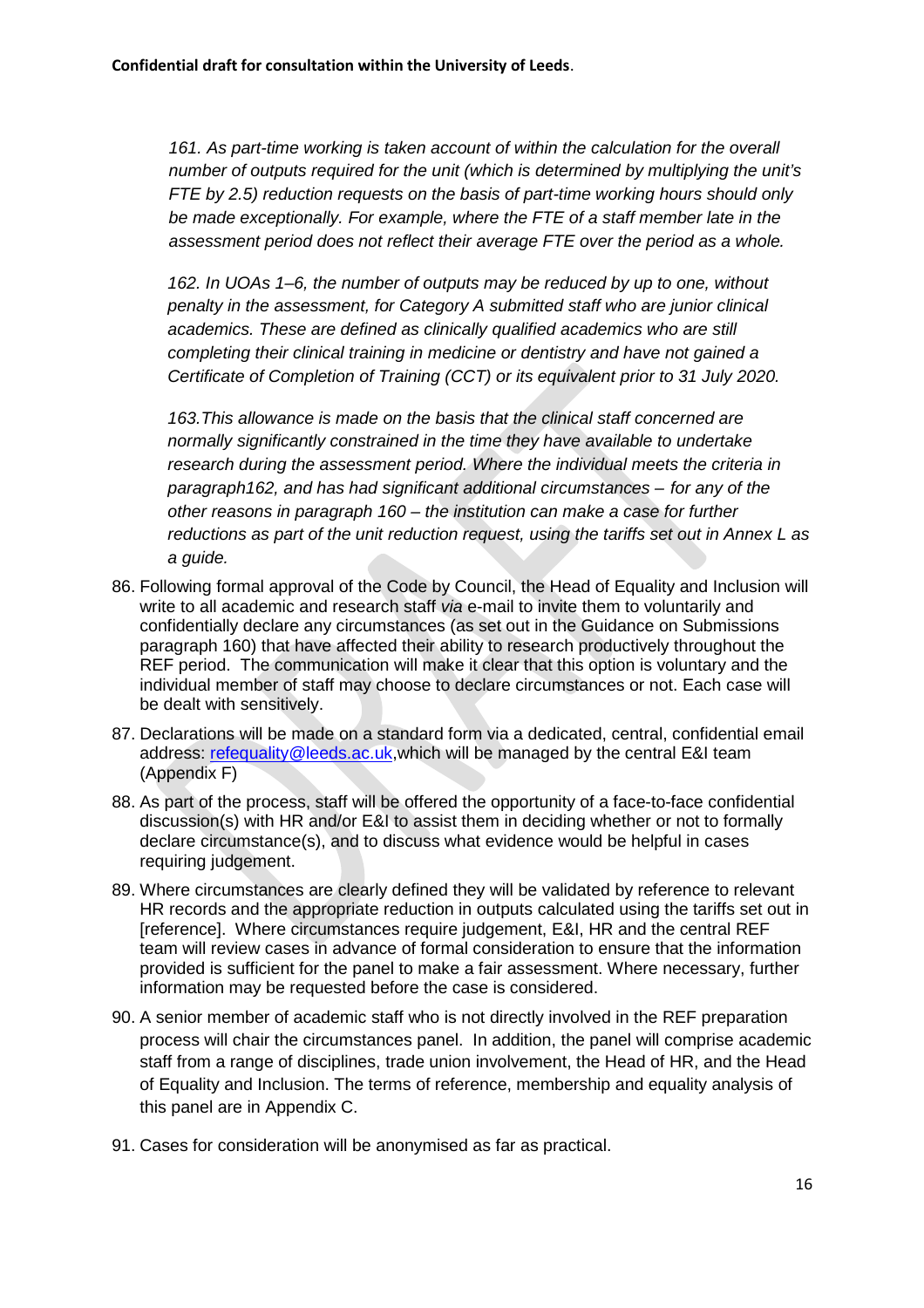- 92. For all cases requiring judgement, the panel will determine whether the circumstances would justify a reduction in outputs and calculate the reduction.
- 93. The panel will also receive reports on clearly defined cases, to ensure that criteria are being applied appropriately and consistently.
- 94. There will be four deadlines for the submission of requests for circumstances, with clearly stated deadlines for feeding back the outcome of the assessment. The schedule will reflect the funding bodies' deadline for the submission of cases for consideration [precise date in March 2020 to be confirmed]. Where a member of staff joining the University after this date declares circumstances and a it is agreed to make a request for a unit reduction in outputs, this request will be made alongside the submission.
- 95. The outcome of the assessment of circumstances will be reported to the member of staff and to their Head of School. The Head of School will be asked to confirm how the expectations of the member of staff's contribution to the overall pool of eligible outputs have been (or will be) moderated in light of their circumstances.
- 96. UOA Leaders will be informed of the reduction in outputs that may be available, subject to approval by the funding bodies. UOA leaders will not receive any information about individual's circumstances.
- 97. Where a case has been validated by the University's panel a request may be made to the funding bodies to reduce the number of outputs required by the UOA. This is in the interests of ensuring that all circumstances are treated equally and recognises that the affect of an individual's circumstances may be felt beyond the individual directly affected (for example periods of absence of one colleague may lead to a diminution of research time for colleagues who are required to take on additional teaching duties). In addition, it may not be possible to determine, by the deadline for the submission of applications for reductions, whether or not such reductions will be required in the final submission.
- 98. Where a case has been made for the submission of a Category A submitted member of staff with no output, and accepted by the funding bodies, this will be applied to the submission.
- 99. Where other cases for a reduction have been accepted by the funding bodies, the actual number of outputs submitted will be determined by the REF Steering Group, on the advice of REF Review Groups and UOA leaders. The figure below illustrates how circumstances are considered in REF2021.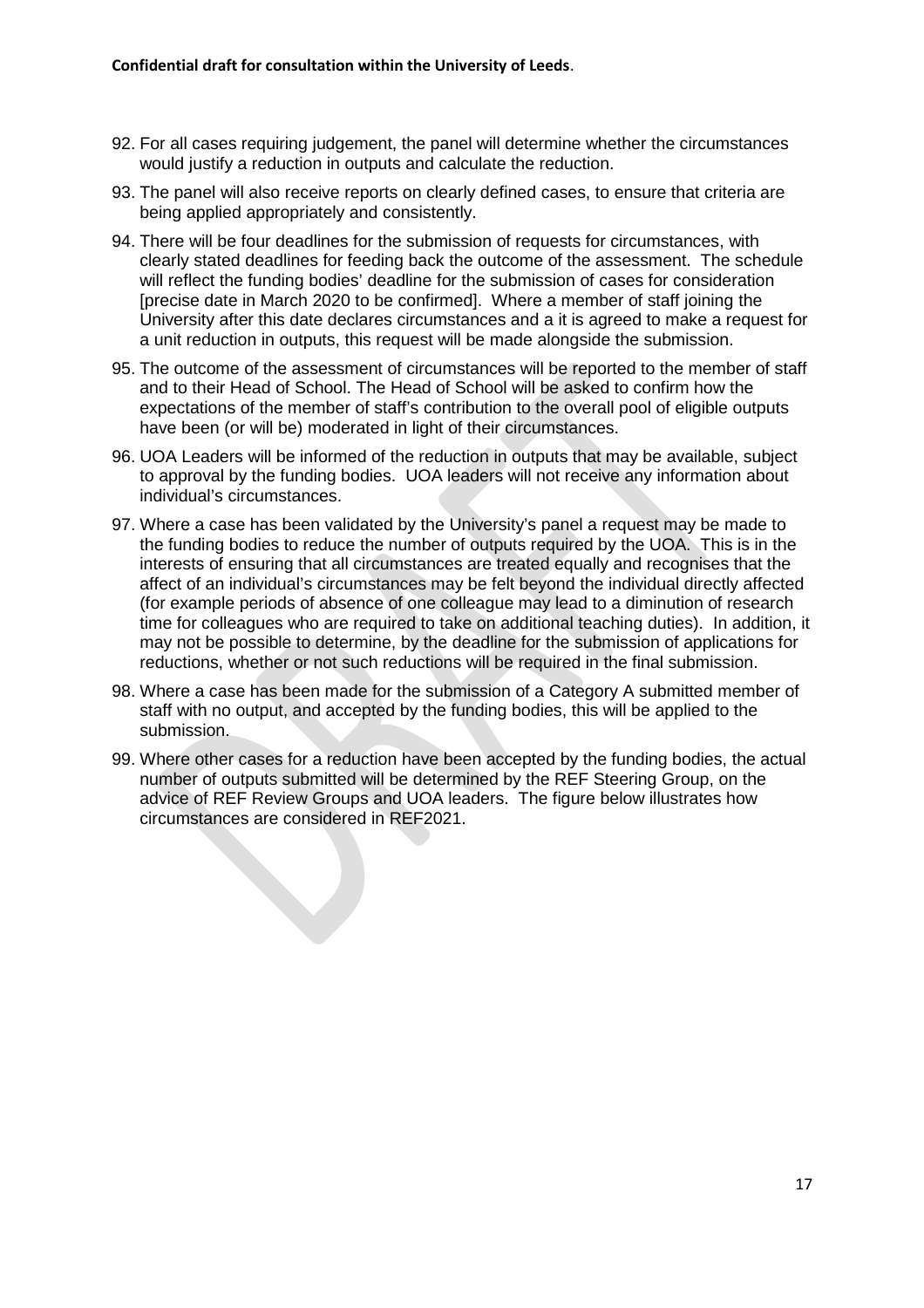**Confidential draft for consultation within the University of Leeds**.



100. All circumstances information will be treated as highly confidential and will only be seen by members of the circumstances panel. The information will be kept securely in the Equality Policy Unit in line with all GDPR requirements. The information will be securely held until the audit functions of the REF2021 have all passed and the results of REF2021 are published. The information will be confidentially destroyed following this point.

## Equality Impact Assessment

- 101. An EIA will be carried out on all circumstance cases and outcomes, as described in paragraphs 39-43. The outcome of the EIA will be to:
	- understand any differential impact on groups with protected characteristics.
	- understand, and mitigate, any risk of inadvertent discrimination in our processes.
- 102. Where necessary, processes will be amended to address any issues identified, and cases will be revisited, if appropriate.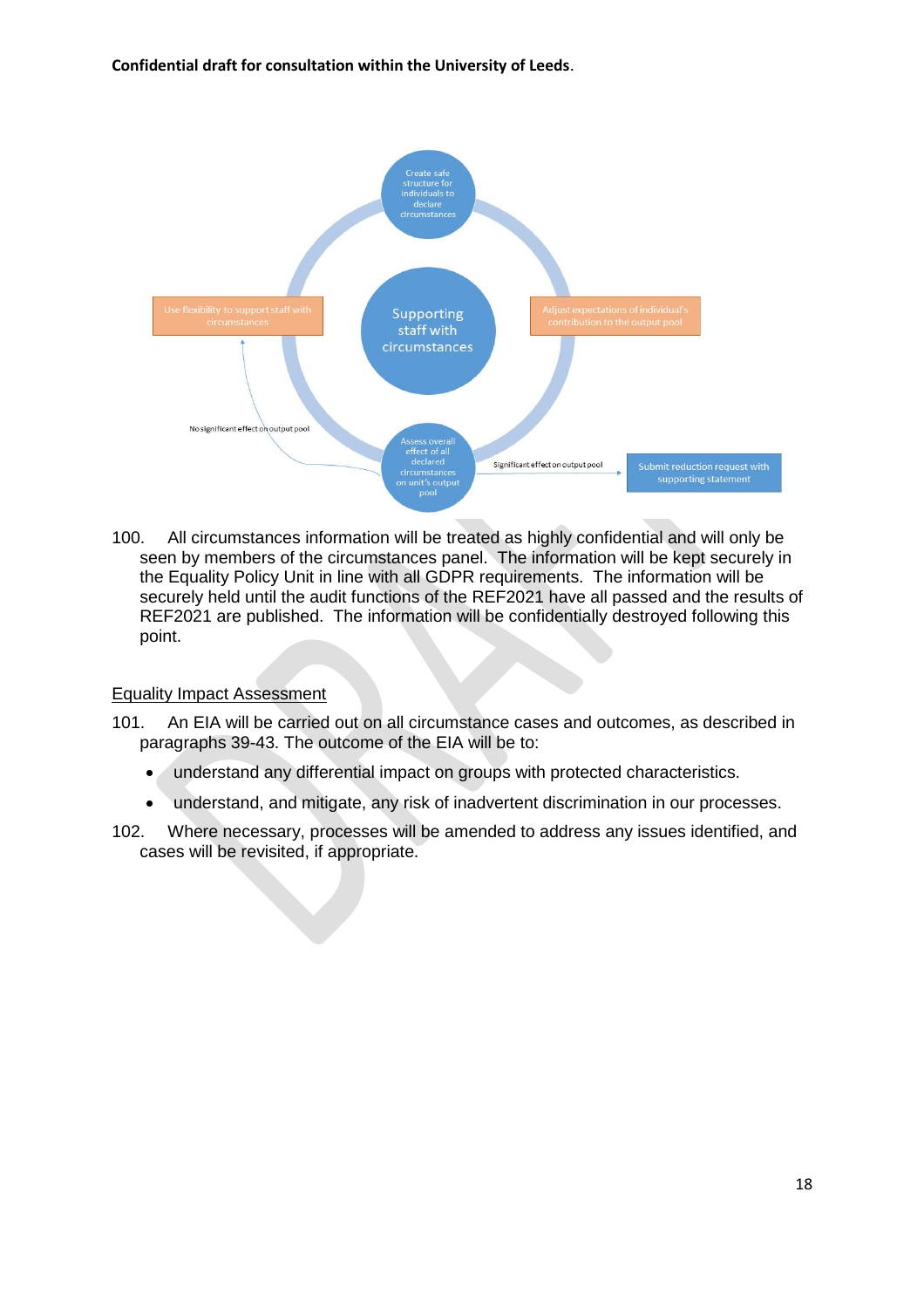# **Part 5: Appendices**

| A | Further information about REF                                                       |
|---|-------------------------------------------------------------------------------------|
| В | University of Leeds committee structure and policies referred to in the<br>Code.    |
| C | University of Leeds REF2021 governance and decision-making panels                   |
| D | <b>Training and Communication Plans</b>                                             |
| E | <b>Equality Impact Assessments</b>                                                  |
| F | Staff declaration form                                                              |
| G | University of Leeds REF2021 - key dates and timetable for submission<br>development |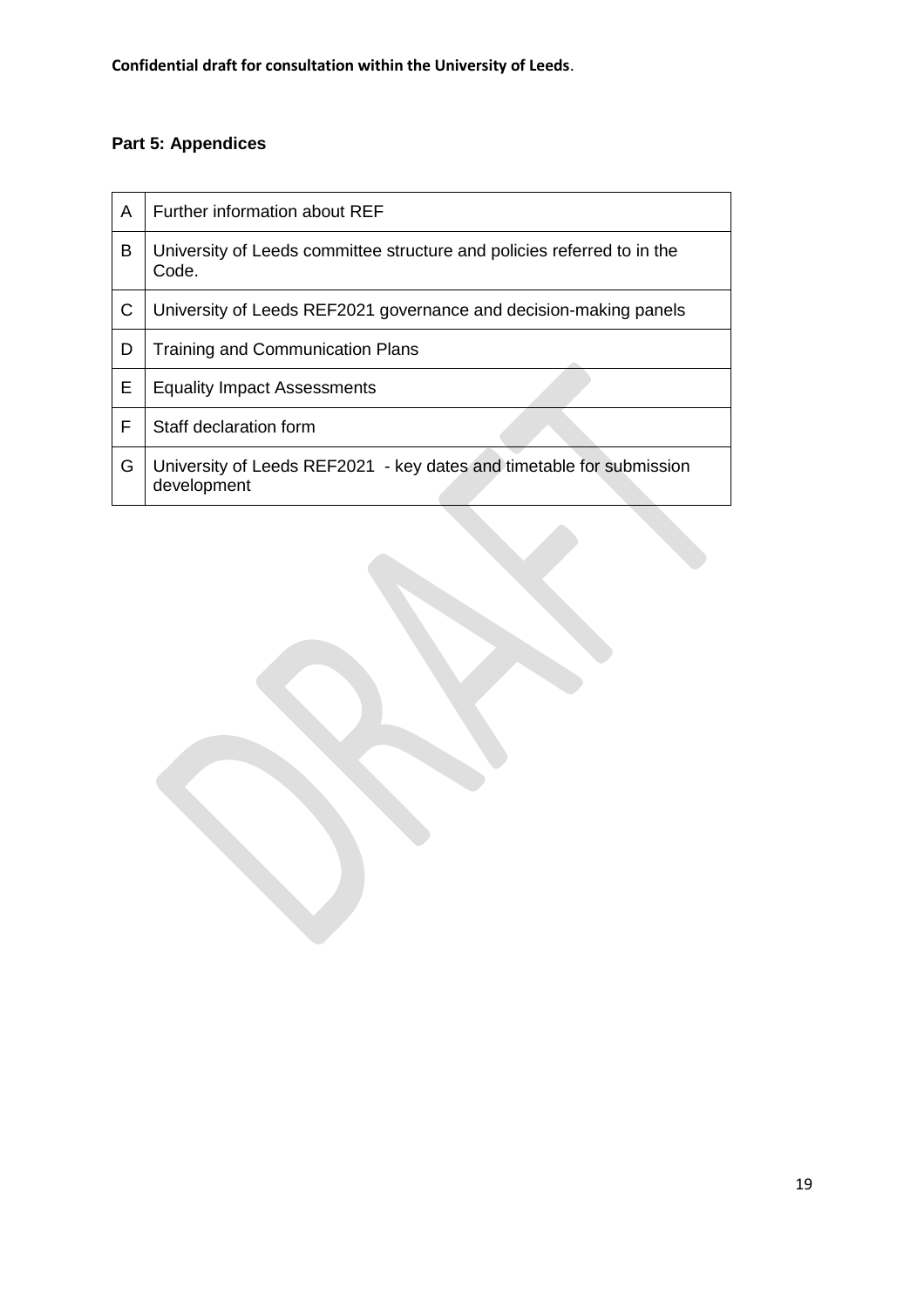# **THE UNIVERSITY OF LEEDS**

# **Consultation on the Draft Code of Practice for REF2021**

# **APPENDICES**

| A | Further information about REF                                                    |
|---|----------------------------------------------------------------------------------|
| в | University of Leeds committee structure and policies referred to in the<br>Code. |
| C | University of Leeds REF2021 governance and decision-making panels                |
| D | Training and Communication Plans                                                 |
| E | <b>Equality Impact Assessments</b>                                               |
| F | Staff declaration form                                                           |
| G | University of Leeds REF2021 timetable for submission development                 |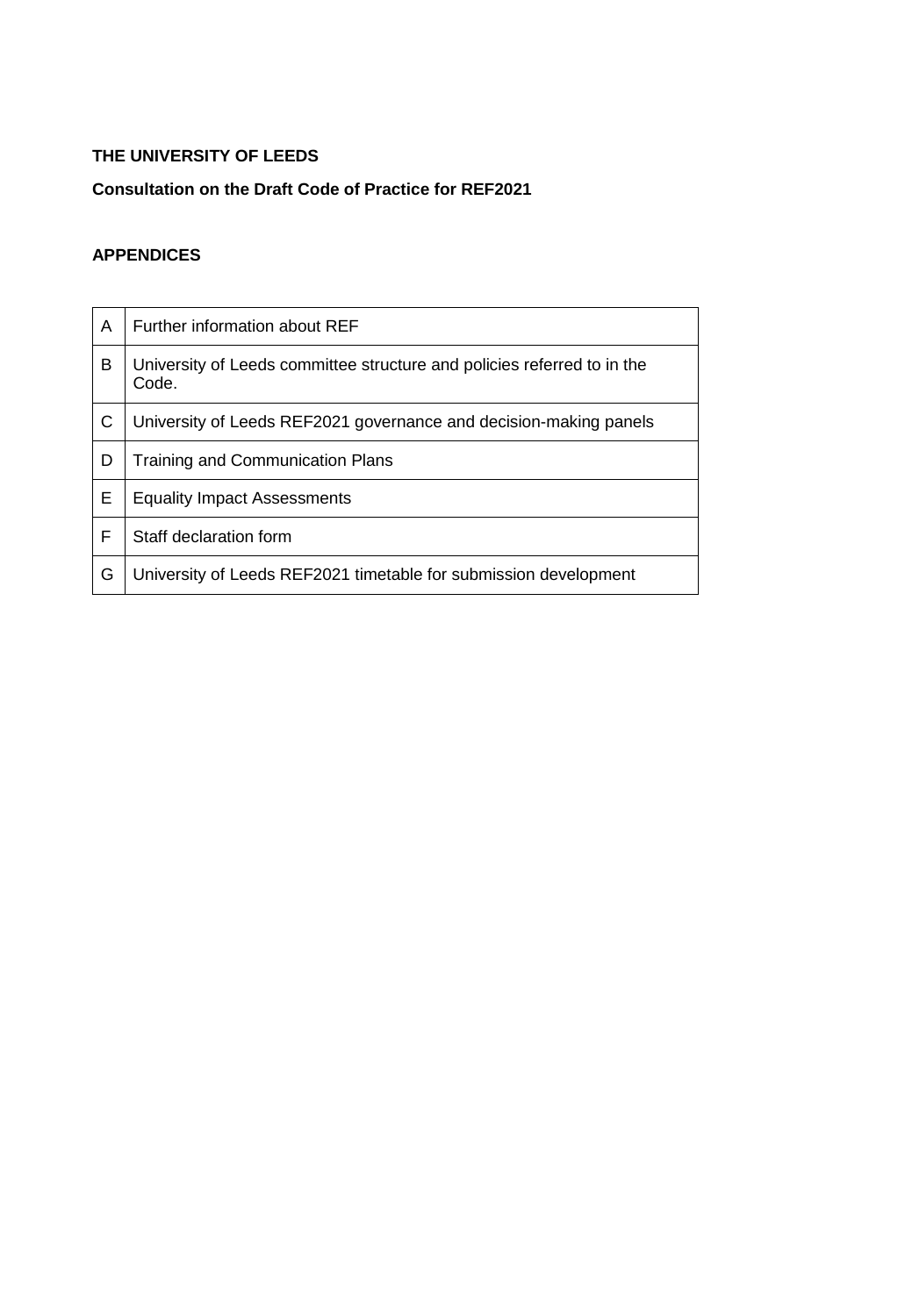# **APPENDIX A**

## **Information about REF2021**

The following key documents are available via the REF2021 website ref.ac.uk or on request from leedsref@leeds.ac.uk

The Guidance on Submissions (REF2019/01)

The Panel Criteria and Working Methods (REF2019/02)

The Guidance on Codes of Practice (REF2019/03)

The Main Panels and Units of Assessment (UOA) are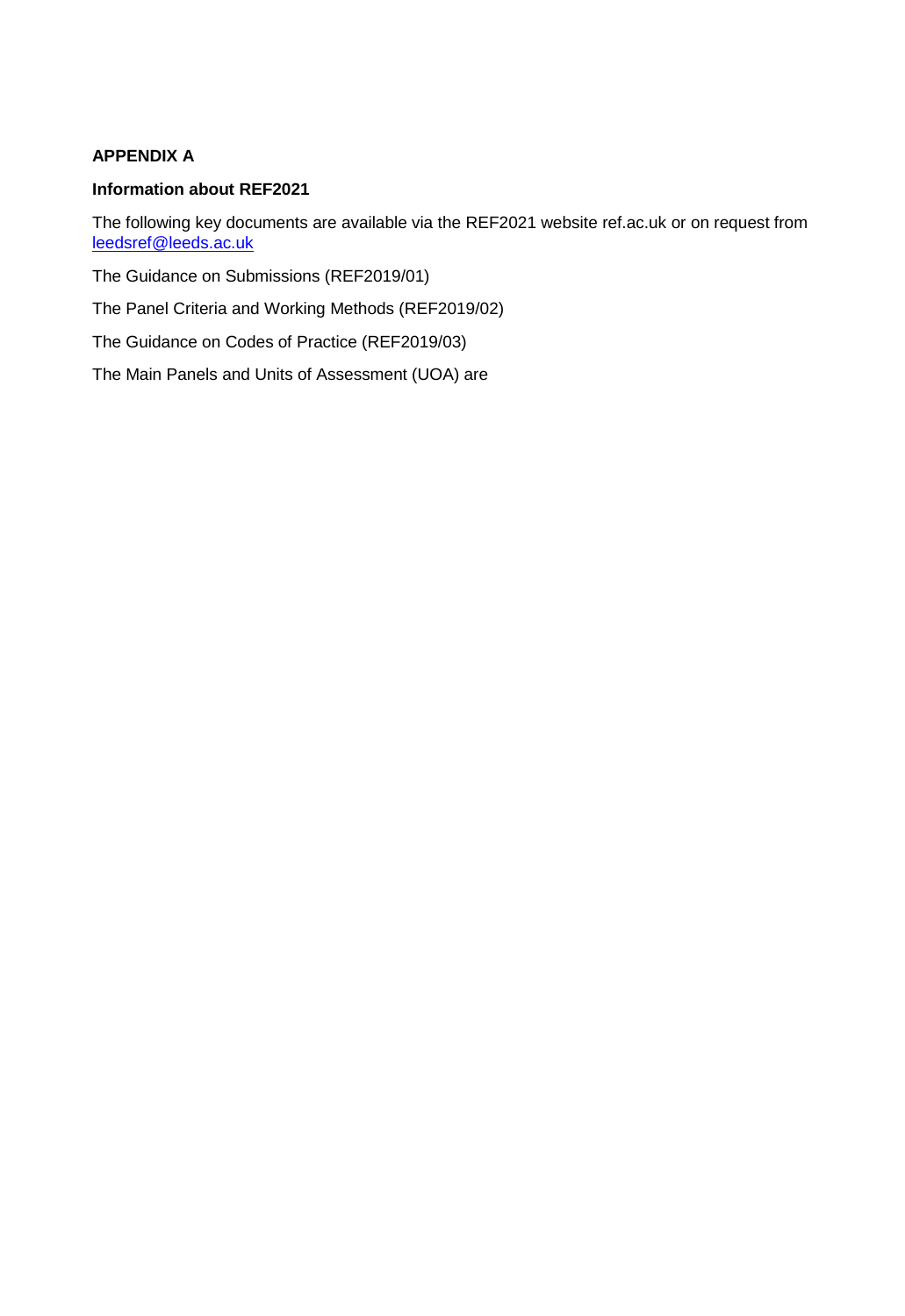# **Main Panels and Units of Assessment (Annex D, Guidance on Submissions)**

| <b>Main</b><br>panel | Unit of assessment |                                                                    |  |
|----------------------|--------------------|--------------------------------------------------------------------|--|
|                      | 1                  | <b>Clinical Medicine</b>                                           |  |
|                      | $\overline{2}$     | Public Health, Health Services and Primary Care                    |  |
| A                    | 3                  | Allied Health Professions, Dentistry, Nursing and Pharmacy         |  |
|                      | 4                  | Psychology, Psychiatry and Neuroscience                            |  |
|                      | 5                  | <b>Biological Sciences</b>                                         |  |
|                      | 6                  | Agriculture, Food and Veterinary Sciences                          |  |
|                      | $\overline{7}$     | Earth Systems and Environmental Sciences                           |  |
|                      | 8                  | Chemistry                                                          |  |
| B                    | 9                  | Physics                                                            |  |
|                      | 10                 | <b>Mathematical Sciences</b>                                       |  |
|                      | 11                 | <b>Computer Science and Informatics</b>                            |  |
|                      | 12                 | Engineering                                                        |  |
|                      | 13                 | Architecture, Built Environment and Planning                       |  |
|                      | 14                 | Geography and Environmental Studies                                |  |
|                      | 15                 | Archaeology                                                        |  |
|                      | 16                 | <b>Economics and Econometrics</b>                                  |  |
|                      | 17                 | <b>Business and Management Studies</b>                             |  |
| С                    | 18                 | Law                                                                |  |
|                      | 19                 | <b>Politics and International Studies</b>                          |  |
|                      | 20                 | Social Work and Social Policy                                      |  |
|                      | 21                 | Sociology                                                          |  |
|                      | 22                 | Anthropology and Development Studies                               |  |
|                      | 23                 | Education                                                          |  |
|                      | 24                 | Sport and Exercise Sciences, Leisure and Tourism                   |  |
|                      | 25                 | <b>Area Studies</b>                                                |  |
|                      | 26                 | Modern Languages and Linguistics                                   |  |
|                      | 27                 | English Language and Literature                                    |  |
|                      | 28                 | <b>History</b>                                                     |  |
| D                    | 29                 | <b>Classics</b>                                                    |  |
|                      | 30                 | Philosophy                                                         |  |
|                      | 31                 | <b>Theology and Religious Studies</b>                              |  |
|                      | 32                 | Art and Design: History, Practice and Theory                       |  |
|                      | 33                 | Music, Drama, Dance, Performing Arts, Film and Screen Studies      |  |
|                      | 34                 | Communication, Cultural and Media Studies, Library and Information |  |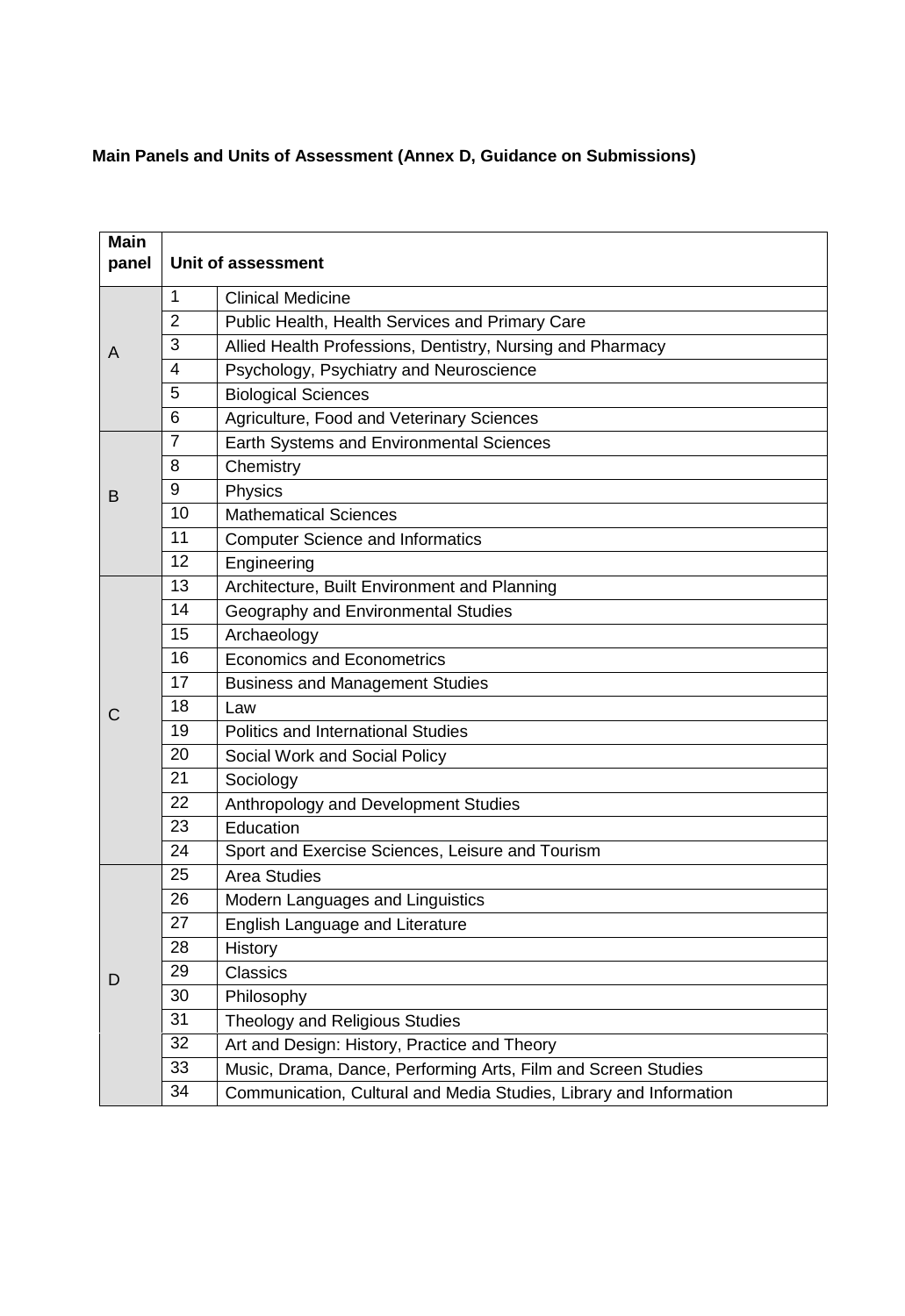## **Fellowships requiring independence** (see ref.ac.uk under "Additional Guidance")

## **Research Fellowships (list as at 15th March 2019)**

The table below provides a list of competitive research fellowships, presented in alphabetical order by funder, that have been confirmed by the funder to require research independence. This list is intended to guide institutions when developing their criteria to identify independent researchers. **It should not be taken to be exhaustive** and the funding bodies recognise that many relevant fellowship schemes are not captured, including research fellowships funded by HEIs, which may require research independence.

Those asterisked support the transition to independence. Applicants should demonstrate readiness to become independent and the award enables them to become so. It could be argued those at the start of an award are not 'independent' yet, but those well in the award may be.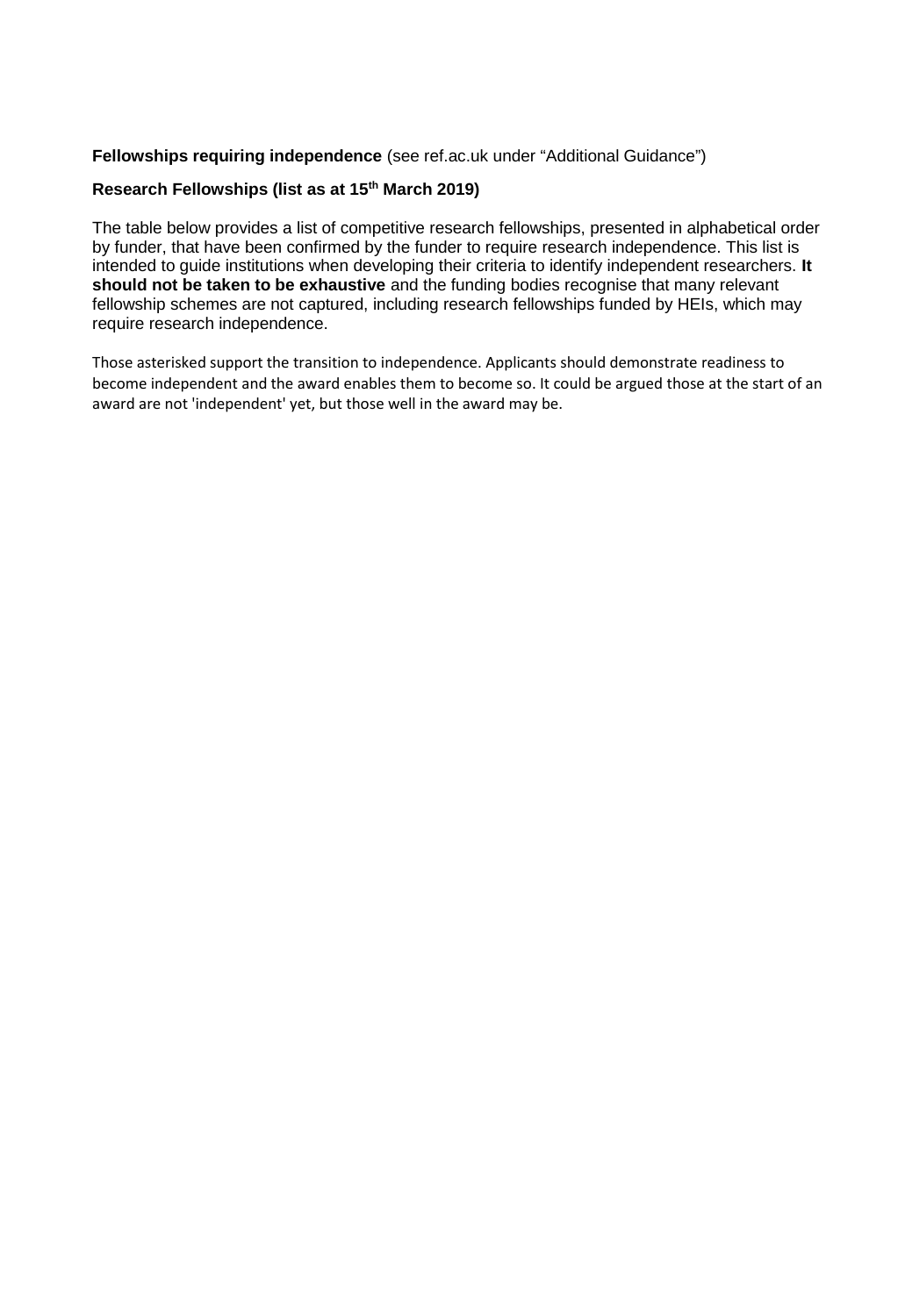| <b>Funder</b>                   | <b>Fellowship scheme</b>                        |
|---------------------------------|-------------------------------------------------|
| <b>AHRC</b>                     | <b>AHRC Leadership Fellowships - Early</b>      |
|                                 | <b>Career Researchers</b>                       |
| <b>AHRC</b>                     | <b>AHRC Leadership Fellowships</b>              |
| <b>BBSRC</b>                    | <b>BBSRC David Phillips Fellowships</b>         |
| <b>BBSRC</b>                    | <b>BBSRC Future Leader Fellowships (from</b>    |
|                                 | 2018 known as BBSRC Discovery                   |
|                                 | Fellowships)                                    |
| <b>British Academy</b>          | <b>BA/Leverhulme Senior Research</b>            |
|                                 | Fellowships                                     |
| <b>British Academy</b>          | <b>British Academy Postdoctoral Fellowships</b> |
| <b>British Academy</b>          | <b>JSPS Postdoctoral Fellowships</b>            |
| <b>British Academy</b>          | Mid-Career Fellowships                          |
| <b>British Academy</b>          | <b>Newton Advanced Fellowships</b>              |
| <b>British Academy</b>          | <b>Newton International Fellowships</b>         |
| <b>British Academy</b>          | <b>Wolfson Research Professorships</b>          |
| <b>British Heart Foundation</b> | <b>Career Re-entry Research Fellowships</b>     |
| <b>British Heart Foundation</b> | <b>Clinical Research Leave Fellowships</b>      |
| <b>British Heart Foundation</b> | <b>BHF-Fulbright Commission Scholar Awards</b>  |
| <b>British Heart Foundation</b> | Intermediate Basic Science Research             |
|                                 | Fellowships                                     |
| <b>British Heart Foundation</b> | Intermediate Clinical Research Fellowships      |
| <b>British Heart Foundation</b> | Senior Basic Science Research Fellowships       |
| <b>British Heart Foundation</b> | <b>Senior Clinical Research Fellowships</b>     |
| <b>British Heart Foundation</b> | Springboard Award for Biomedical                |
|                                 | Researchers                                     |
| <b>British Heart Foundation</b> | <b>Starter Grants for Clinical Lecturers</b>    |
| Cancer Research UK              | <b>Advanced Clinician Scientist Fellowship</b>  |
| <b>Cancer Research UK</b>       | <b>Career Development Fellowship</b>            |
| <b>Cancer Research UK</b>       | <b>Career Establishment Award</b>               |
| Cancer Research UK              | Senior Cancer Research Fellowship               |
| <b>EPSRC</b>                    | <b>EPSRC Early Career Fellowship</b>            |
| <b>EPSRC</b>                    | <b>EPSRC Established Career Fellowship</b>      |
| <b>EPSRC</b>                    | <b>EPSRC Postdoctoral Fellowship*1</b>          |
| <b>ESRC</b>                     | <b>ESRC Future Cities Catapult Fellowship</b>   |
| <b>ESRC</b>                     | <b>ESRC Future Leaders Grant</b>                |
| <b>ESRC</b>                     | <b>ESRC/Turing Fellowships</b>                  |
| <b>ESRC/URKI</b>                | Early Career Researcher Innovation              |
|                                 | Fellowships                                     |
| European Research Council       | <b>ERC Advanced Grants</b>                      |
| European Research Council       | <b>ERC Consolidator Grants</b>                  |
| European Research Council       | <b>ERC Starting Grants</b>                      |
| <b>Health Education England</b> | ICA Clinical Lectureship                        |
| <b>Health Education England</b> | ICA Senior Clinical Lectureship                 |
| Leverhulme Trust                | <b>Early Career Fellowship</b>                  |
| Leverhulme Trust                | <b>Research Fellowship</b>                      |
| Leverhulme Trust                | <b>Emeritus Fellowship</b>                      |
| Leverhulme Trust                | Major Research Fellowship                       |
| Leverhulme Trust                | International Academic Fellowship               |
| <b>MRC</b>                      | MRC Career Development Awards*                  |
| <b>MRC</b>                      | <b>MRC New Investigator Research Grants</b>     |
|                                 | (Non-clinical)*                                 |
| <b>MRC</b>                      | <b>MRC New Investigator Research Grants</b>     |
|                                 | (Clinical)*                                     |
| <b>MRC</b>                      | MRC Clinician Scientist Fellowships*            |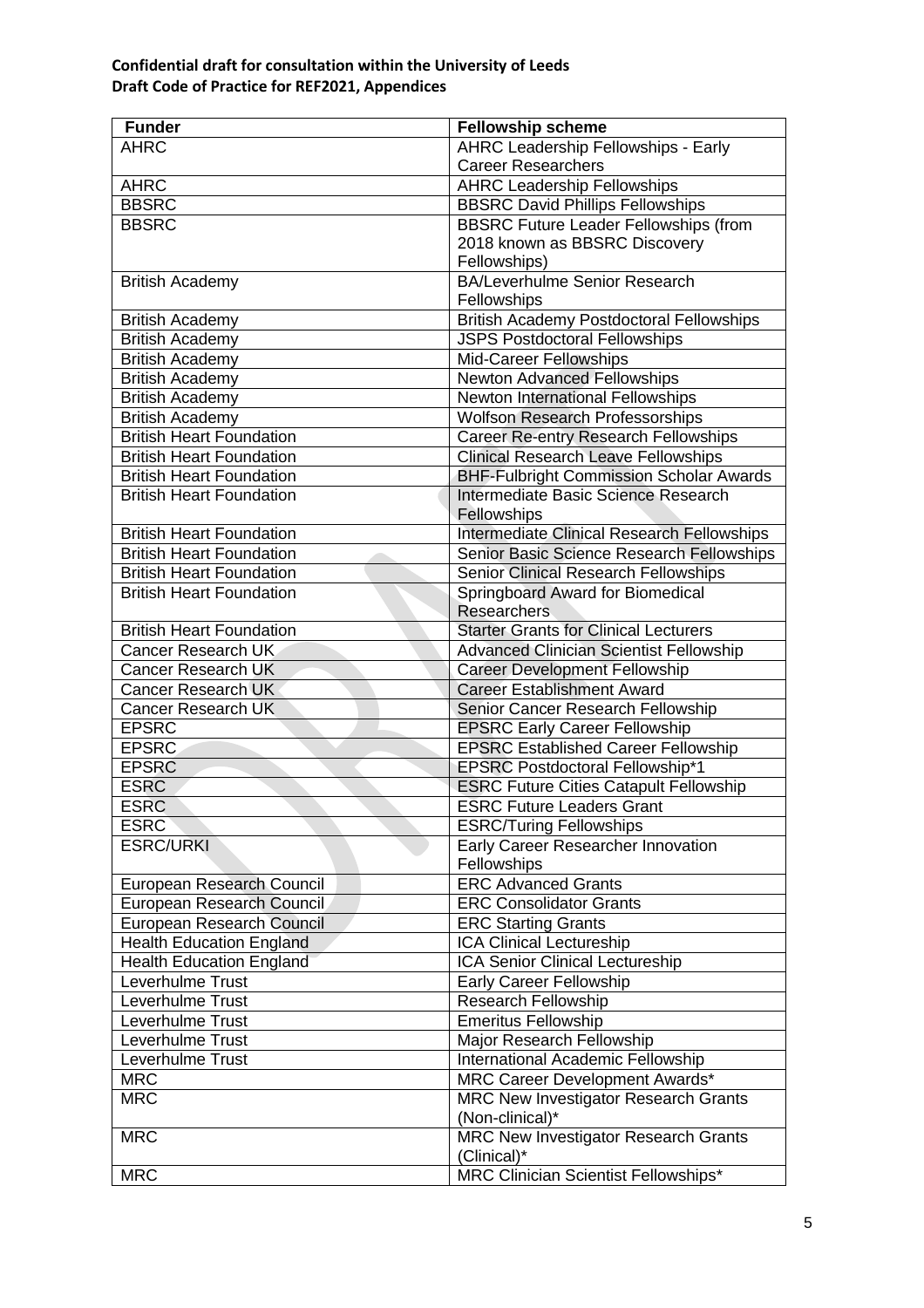| <b>MRC</b>                       | Senior Non-Clinical Fellowships             |
|----------------------------------|---------------------------------------------|
| <b>MRC</b>                       | <b>Senior Clinical Fellowships</b>          |
| NC3R                             | David Sainsbury Fellowship                  |
| NC3R                             | Training fellowship                         |
| <b>NERC</b>                      | <b>Independent Research Fellowships</b>     |
| <b>NERC/UKRI</b>                 | <b>Industrial Innovation Fellowships</b>    |
| <b>NERC/UKRI</b>                 | <b>Industrial Mobility Fellowships</b>      |
| <b>NIHR</b>                      | <b>Advanced Fellowship</b>                  |
| <b>NIHR</b>                      | <b>Career Development Fellowship</b>        |
| <b>NIHR</b>                      | <b>Clinical Lectureships</b>                |
| <b>NIHR</b>                      | <b>Clinical Trials Fellowship</b>           |
| <b>NIHR</b>                      | <b>Clinician Scientist</b>                  |
| <b>NIHR</b>                      | Development and Skills Enhancement          |
|                                  | Award                                       |
| <b>NIHR</b>                      | Knowledge Mobilisation Research             |
|                                  | Fellowship                                  |
| <b>NIHR</b>                      | <b>Post-Doctoral Fellowship</b>             |
| <b>NIHR</b>                      | Research Professorship                      |
| <b>NIHR</b>                      | School for Primary Care Post-Doctoral       |
|                                  | Fellowships                                 |
| <b>NIHR</b>                      | Senior Research Fellowship                  |
| Royal Academy of Engineering     | <b>RAEng Engineering for Development</b>    |
|                                  | <b>Research Fellowship</b>                  |
| Royal Academy of Engineering     | <b>Industrial Fellowships</b>               |
| Royal Academy of Engineering     | <b>RAEng Research Fellowship</b>            |
| Royal Academy of Engineering     | RAEng Senior Research Fellowship            |
| Royal Academy of Engineering     | UK Intelligence Community (IC)              |
|                                  | Postdoctoral Research Fellowship            |
| <b>Royal Society</b>             | Royal Society Wolfson Fellowship            |
| <b>Royal Society</b>             | Dorothy Hodgkin Fellowship*                 |
| <b>Royal Society</b>             | <b>JSPS Postdoctoral Fellowship</b>         |
| <b>Royal Society</b>             | <b>Newton Advanced Fellowship</b>           |
| <b>Royal Society</b>             | Royal Society/Leverhulme Trust Senior       |
|                                  | <b>Research Fellowship</b>                  |
| <b>Royal Society</b>             | University Research Fellowship*             |
| Royal Society and Wellcome Trust | Sir Henry Dale Fellowship*                  |
| Royal Society of Edinburgh       | RSE Arts & Humanities Awards (for           |
|                                  | permanent staff)                            |
| Royal Society of Edinburgh       | <b>RSE Personal Research Fellowship</b>     |
| Royal Society of Edinburgh       | RSE Sabbatical Research Grants (for         |
|                                  | permanent staff)                            |
| Sêr Cymru                        | <b>Research Chairs</b>                      |
| Sêr Cymru                        | <b>Rising Stars</b>                         |
| Sêr Cymru                        | Recapturing Talent*                         |
| Sêr Cymru                        | Research fellowships for 3 -5 year postdocs |
| <b>STFC</b>                      | <b>CERN Fellowships</b>                     |
| <b>STFC</b>                      | <b>Ernest Rutherford Fellowship</b>         |
| <b>STFC</b>                      | <b>ESA Fellowships</b>                      |
| <b>STFC</b>                      |                                             |
|                                  | Innovations Partnership Scheme              |
|                                  | Fellowships                                 |
| <b>STFC</b>                      | <b>Returner Fellowships</b>                 |
| <b>STFC</b>                      | <b>RSE/STFC Enterprise Fellowships</b>      |
| <b>STFC</b>                      | Rutherford International Fellowship         |
|                                  | Programme                                   |
| <b>UKRI</b>                      | <b>UKRI Future Leaders Fellowships</b>      |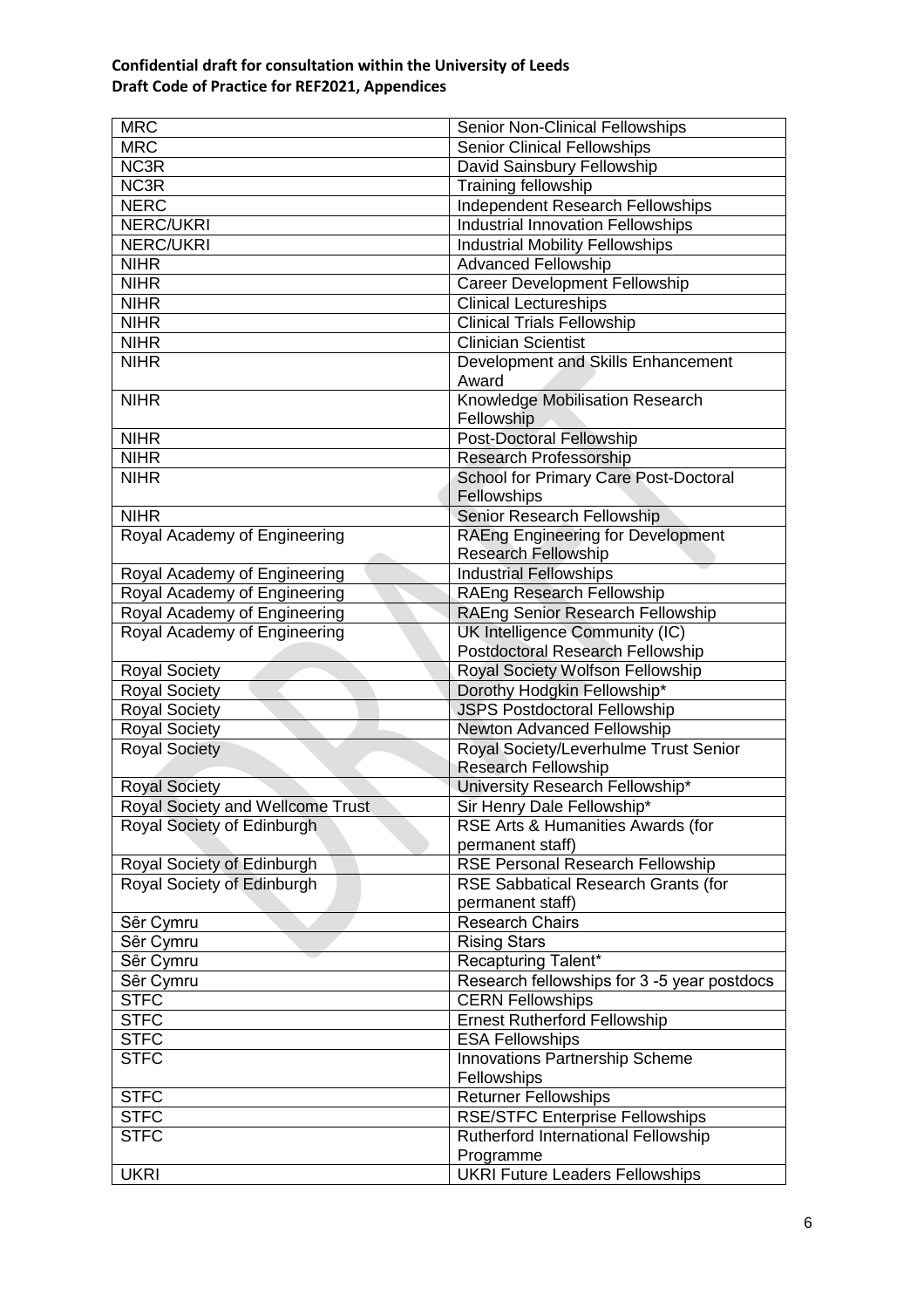| <b>UKRI</b>           | <b>UKRI Innovation Fellowships</b>             |  |
|-----------------------|------------------------------------------------|--|
| <b>Wellcome Trust</b> | Intermediate Fellowship in Public Health       |  |
|                       | and Tropical Medicine                          |  |
| <b>Wellcome Trust</b> | <b>Principal Research Fellowships</b>          |  |
| <b>Wellcome Trust</b> | <b>Research Award for Health Professionals</b> |  |
| <b>Wellcome Trust</b> | <b>Research Career Development Fellowship</b>  |  |
| <b>Wellcome Trust</b> | Research Fellowship in Humanities and          |  |
|                       | Social Science                                 |  |
| <b>Wellcome Trust</b> | Senior Research Fellowship                     |  |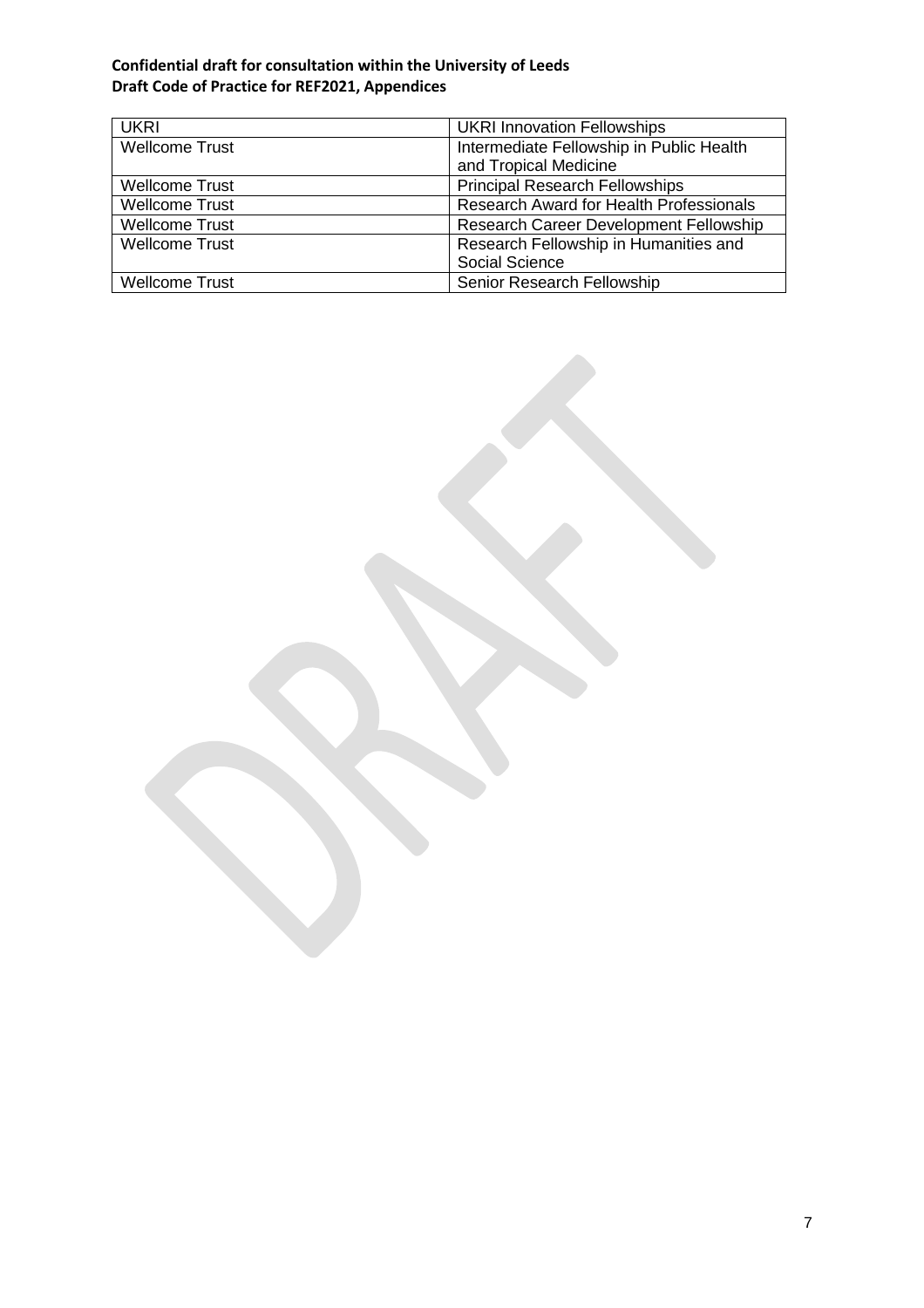# **APPENDIX B**

## **The University of Leeds policies and committee structure referred to in the Code**

https://equality.leeds.ac.uk/wp-content/uploads/sites/64/2019/03/9400\_EI\_Report\_2020.pdf

[Add full copy for submitted version of the Code]

The Policy and Procedures on Dignity and Mutual Respect can be downloaded in PDF or Microsoft Word format here https://www.leeds.ac.uk/forstaff/news/article/1062/new\_policy\_and\_procedures\_on\_dignity

and\_mutual\_respect

[Add full copy for submitted version of the Code]

[Add University committee structure]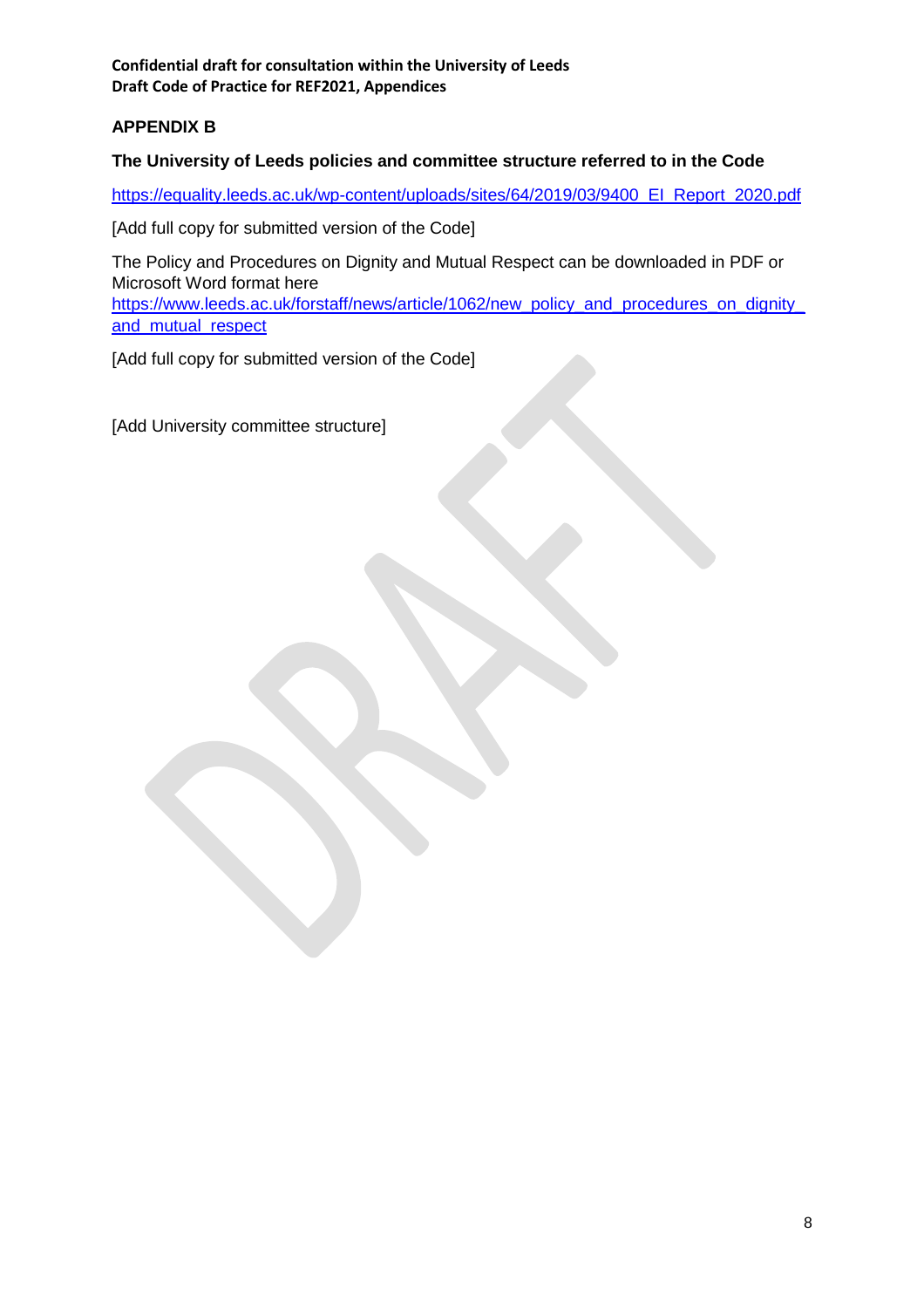## **APPENDIX C**

## **REF2021 Steering and Review Groups, Panel to Consider Individual Staff Circumstances, Unit of Assessment Leaders**

## **Terms of reference, membership and equality analyses (to be added)**

#### **REF STEERING GROUP**

#### Terms of Reference

The Steering Group will be responsible for recommending the University's submission strategy and for approving the final submission to the Research Excellence Framework. Four Review Groups will be formed to advise the Steering Group.

The Steering Group's Terms of Reference are:

- to interpret the REF Working Methods and Criteria for Assessment and the Guidance on Submissions and any other guidance published by the funding councils in relation to the REF
- in light of its interpretation of the published guidance and criteria, prepare the University's submission strategy, including target Grade Point Average for each Unit of Assessment (UOA)
- to develop a guide (including an Equality Code of Practice incorporating equality impact assessment arrangements) for preparing, reviewing and developing submissions and selecting staff for inclusion in the submission
- to co-ordinate communication with staff and unions
- to approve the submission, the Units of Assessment to which submissions will be made, any joint or multiple submissions
- to approve the members of staff to be included in each Unit of Assessment's submission, and the number of outputs submitted per individual
- to determine selection criteria for Unit of Assessment leaders and approve their appointment
- to approve the commissioning and terms of reference of external reviews and benchmarking data
- to co-ordinate responses to HEFCE REF consultations
- to respond to other matters referred to the Steering Group by the Review Groups
- promote and monitor ethical practice and ensure all equality and diversity standards are adequately met

## Membership of the Steering Group comprises:

- A chair (DVC Research and Innovation)
- A deputy chair (Dean of Research Quality and Impact)
- Members drawn from the Deans, Pro-Deans, and others with experience of research assessment or with expertise in impact
- Additional members, who may be recruited during the later stages of submission preparation to provide advice on a particular submission or aspect of a submission
- The Deputy Head of Human Resources
- The Head of Research Quality and Policy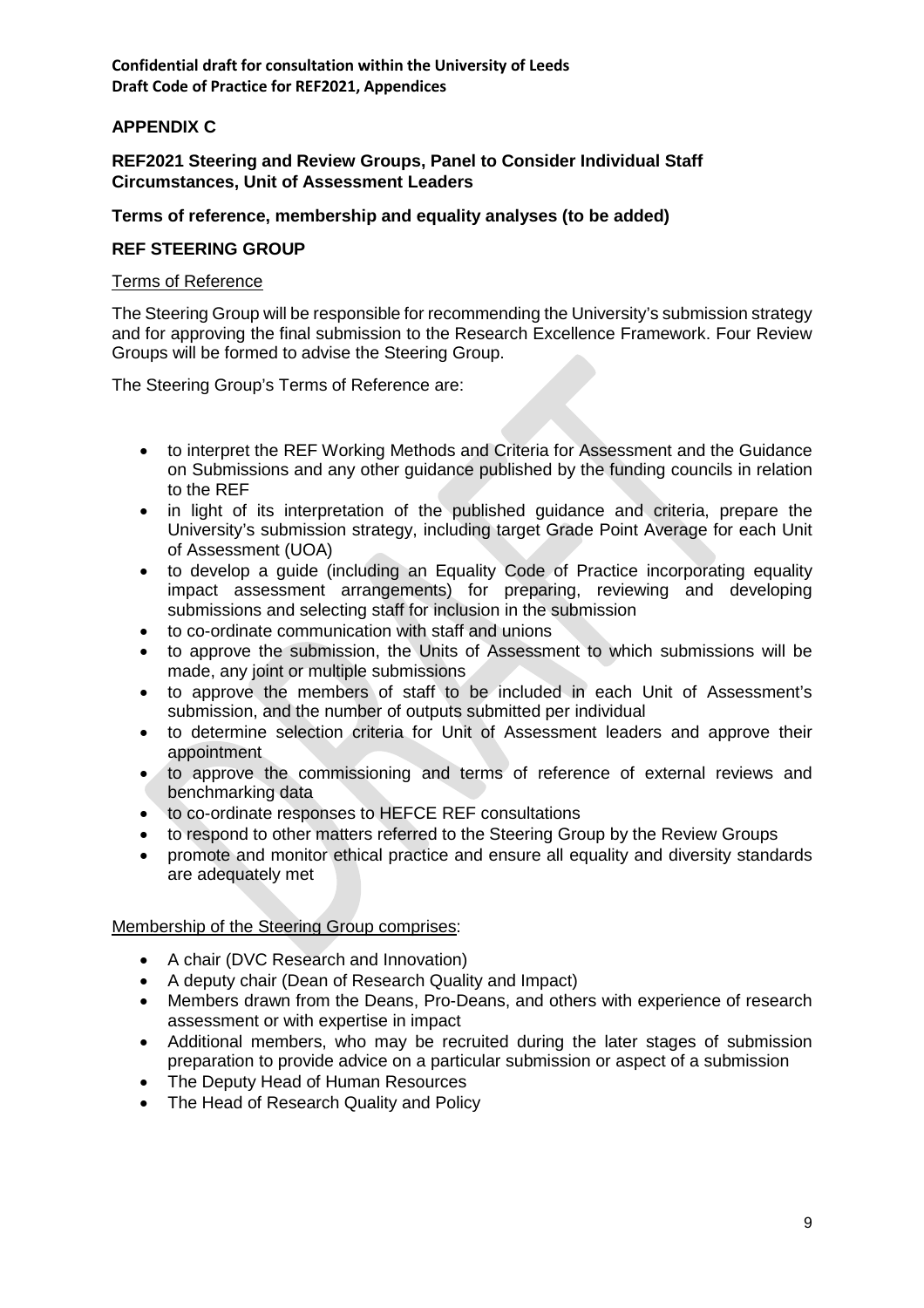# **REF REVIEW GROUPS**

There will be four Review Groups aligned with the REF Main Panels. Their role is to support the Steering Group in achieving the best possible outcome from the REF for the University as a whole.

Review Groups will:

- report via the Chair to the REF Steering Group
- co-ordinate the association of staff with UOAs and, where necessary, facilitate discussion between Unit of Assessment leaders on UOA transfers
- review Units of Assessment submissions in detail and make recommendations to the Steering Group on the submissions
- work closely with UOA leaders and Heads of School in developing all aspects of the submissions (outputs, environment and impact)
- ensure that submissions are in accordance with the University's code of practice on preparing, reviewing and developing submissions
- ensure that reviews are rigorous and independent
- promote and monitor ethical practice and ensure all equality and diversity standards are adequately met

## Membership of each Review Group will comprise:

- A Chair (Dean of Research Quality and Impact)
- Members drawn from the Deans, Pro-Deans, and others with experience of research assessment or with expertise in impact
- Additional members, who may be recruited during the later stages of submission preparation to provide advice on a particular submission or aspect of a submission

# **UNIT OF ASSESSMENT LEADERS**

Unit of Assessment leaders will have a pivotal role in the formulation of submissions.

UOA Leaders will:

- report, via the Pro-Dean, to the Review Group with responsibility for their UOA
- liaise with Deans, Pro-Deans, Heads of School and Departments and Directors of Research to produce the REF submission for their UOA
- be responsible for communication with their UOA constituency concerning the development of the submission
- have final authority to make recommendations to the Review Group on behalf of their UOA
- work closely with Deputy UOA leaders/ impact leads and with other UOA leaders, as necessary, and make recommendations to the Review Group concerning the allocation of members of staff to UOAs
- work with data teams and Faculty Research Managers to ensure the accuracy of data in their submission
- be responsible for overseeing the drafting of textual parts of the submission and the impact statement and case studies, working closely with the impact leads
- promote and monitor ethical practice and ensure all equality and diversity standards are adequately met
- remain in the role of UOA leader for the duration of the Exercise, including any audit period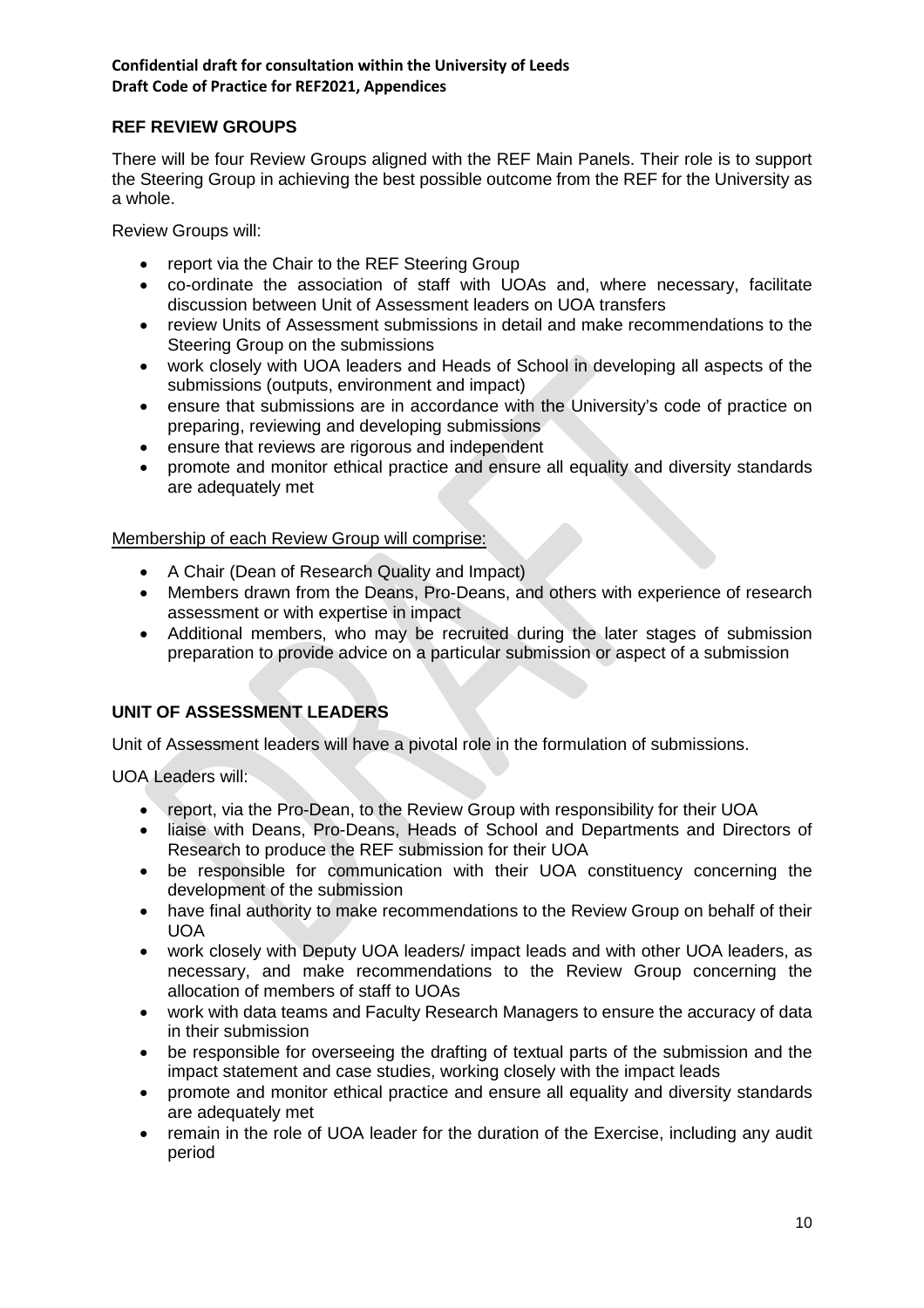Deputy UOA lead will:

 support the UOA leader in developing the UOA's submission to REF, drawing on their knowledge of a particular discipline area or School

Impact lead will:

- support the UOA leader in developing the impact case studies for a UOA's submission to REF, drawing on their expertise in impact
- liaise with impact steering group to develop and implement best practice to support the development of impact within their area

# **COMMITTEE TO CONSIDER INDIVIDUAL STAFF CIRCUMSTANCES**

Terms of Reference

- 1. To ensure that the arrangements for the confidential and voluntary declaration of staff circumstances and their assessment are carried out in accordance with the University's Code of Practice for REF2021 and REF2021 Guidance on Submissions (REF2019/01, January 2019).
- 2. To receive and assess all declarations of circumstances requiring judgement and identify an appropriate reduction in outputs.
- 3. To receive a sample of clearly-defined circumstances to ensure that these have been dealt with in accordance with the Code of Practice and the reductions set out by the REF Guidance.
- 4. To approve the content of the outcome/feedback to members of staff and information to be passed on to the Unit of Assessment Leaders.
- 5. To consider responses from Heads of School as to the adjustments that have been made to the expectations of the member of staff's contribution to the REF pool of outputs.
- 6. To specify and consider equality analyses to inform the work of the panel.
- 7. To report to the University's REF Steering Group on cases considered and their outcome.
- 8. To provide an assurance report to the University's Equality and Inclusion Committee on the circumstances received and all due processes outlined in the Code have been followed.
- 9. To lead the production of an Equality Impact Assessment for submission to the funding bodies after the REF2021 submission deadline.

## Membership

Chair: Senior academic with experience of Equality and Inclusion

Members:

- Two members of academic staff for each REF2021 Main Panel area. In the interests of independence, members will not be members of the University's REF2021 Steering or Review Groups, nor REF2021 Unit of Assessment Leaders.
- Head of Equality and Inclusion, Faculty Head(s) of HR, a member of the University's central REF2021 team.
- Union representative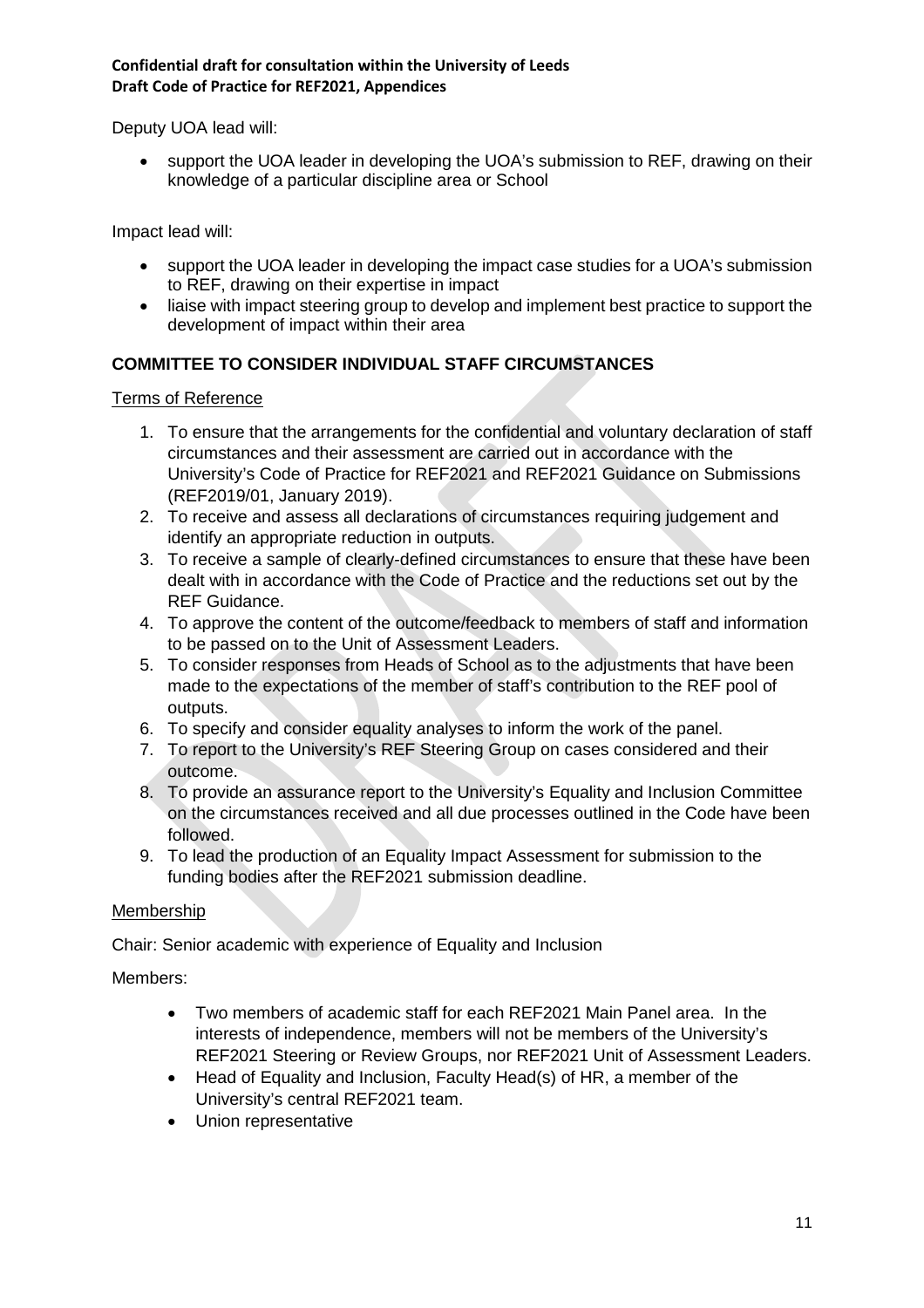# **APPENDIX C**

# **Training and Communication Plans**

# **Training**

The training described below is mandatory for the target audiences specified

| <b>Target audience</b>                                                                                                                                                             | <b>Scope of training</b>                                                                                                                                                                                                                                                               | <b>Delivery</b>                                                                                                                                           | <b>Timing</b>                                     |
|------------------------------------------------------------------------------------------------------------------------------------------------------------------------------------|----------------------------------------------------------------------------------------------------------------------------------------------------------------------------------------------------------------------------------------------------------------------------------------|-----------------------------------------------------------------------------------------------------------------------------------------------------------|---------------------------------------------------|
| All UOA leaders, REF Steering<br>and Review Group members,<br>Heads of School (and Institute in<br>Faculty of Medicine and Health),<br>members of the staff<br>circumstances panel | Introductory grounding in key<br>principles of equality, inclusion<br>and diversity, including the<br>potential impact of unconscious<br>bias and ways of mitigating<br>against it. This is a prerequisite<br>for role- and REF-specific training<br>below.                            | University of Leeds on-line<br>introductory module on Equality<br>and Inclusion.                                                                          | Pre-requisite for other training<br>listed below. |
| <b>UOA leaders</b>                                                                                                                                                                 | Introduction to the Code of<br>Practice, with emphasis on the<br>purpose and method for declaring<br>and assessing individual staff<br>circumstances and seeking<br>reductions in outputs, and the fair<br>and transparent selection of<br>outputs for inclusion in the<br>submission. | Face-to-face presentations<br>delivered by Head of Equality and<br>Inclusion and Head of Research<br>Quality and Policy via regular<br>UOA team meetings. | Spring/Summer 2019                                |
| Review group members                                                                                                                                                               | Introduction to the Code of<br>Practice                                                                                                                                                                                                                                                | Face-to-face presentations<br>delivered by Head of Equality and<br>Inclusion and Head of Research<br><b>Quality and Policy</b>                            | Spring/Summer 2019                                |
| Steering group members                                                                                                                                                             | Guidance to support the Steering<br>Group in ensuring that the Code<br>is implemented, including the<br>interpretation of equality analyses                                                                                                                                            | Face-to-face presentation at<br>Steering group meeting delivered<br>by Head of Equality and Inclusion                                                     | Summer 2019                                       |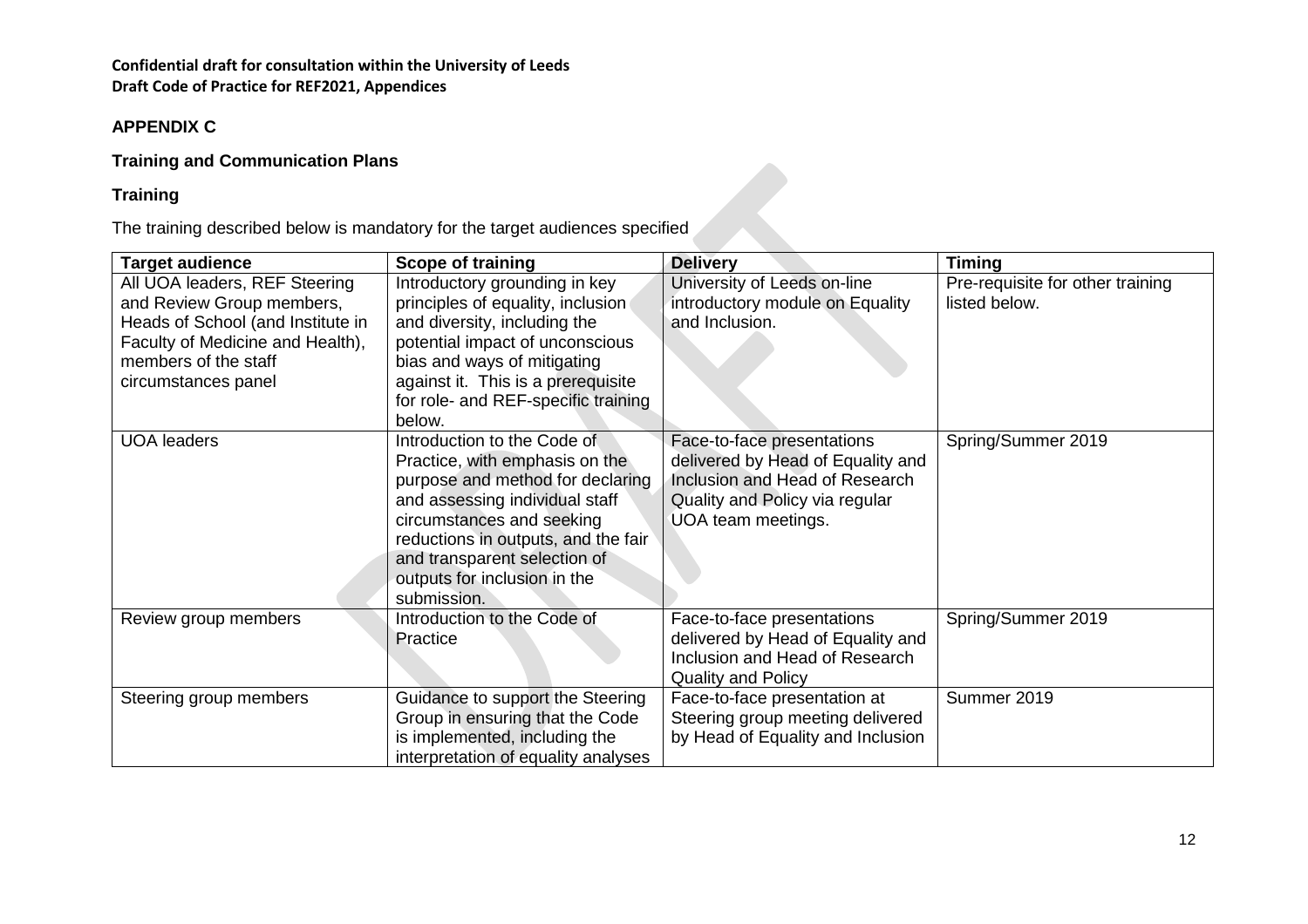| <b>Target audience</b>        | <b>Scope of training</b>           | <b>Delivery</b>                   | <b>Timing</b>      |
|-------------------------------|------------------------------------|-----------------------------------|--------------------|
| Heads of                      | Introduction to the Code of        | Face-to-face presentations        | Spring/Summer 2019 |
| School/Institution(Faculty of | Practice, with particular emphasis | delivered by Head of Equality and |                    |
| Medicine and Health)          | on the role of Heads of            | Inclusion and Head of Research    |                    |
|                               | School/Institute in the processes  | <b>Quality and Policy</b>         |                    |
|                               | to identify Category A submitted   |                                   |                    |
|                               | staff and in relation to staff     |                                   |                    |
|                               | circumstances                      |                                   |                    |
| Members of the staff          | Introduction to the Code of        | Face-to-face                      | Summer 2019        |
| circumstances panel           | Practice, with particular emphasis | presentation/workshop delivered   |                    |
|                               | on the process and purpose of      | by Head of Equality and Inclusion |                    |
|                               | declaring and assessing staff      | and Head of Research Quality      |                    |
|                               | circumstances                      | and Policy, including practical   |                    |
|                               |                                    | session on assessing (fictional)  |                    |
|                               |                                    | staff circumstances cases using   |                    |
|                               |                                    | examples from REF2014 training    |                    |
|                               |                                    | material as appropriate.          |                    |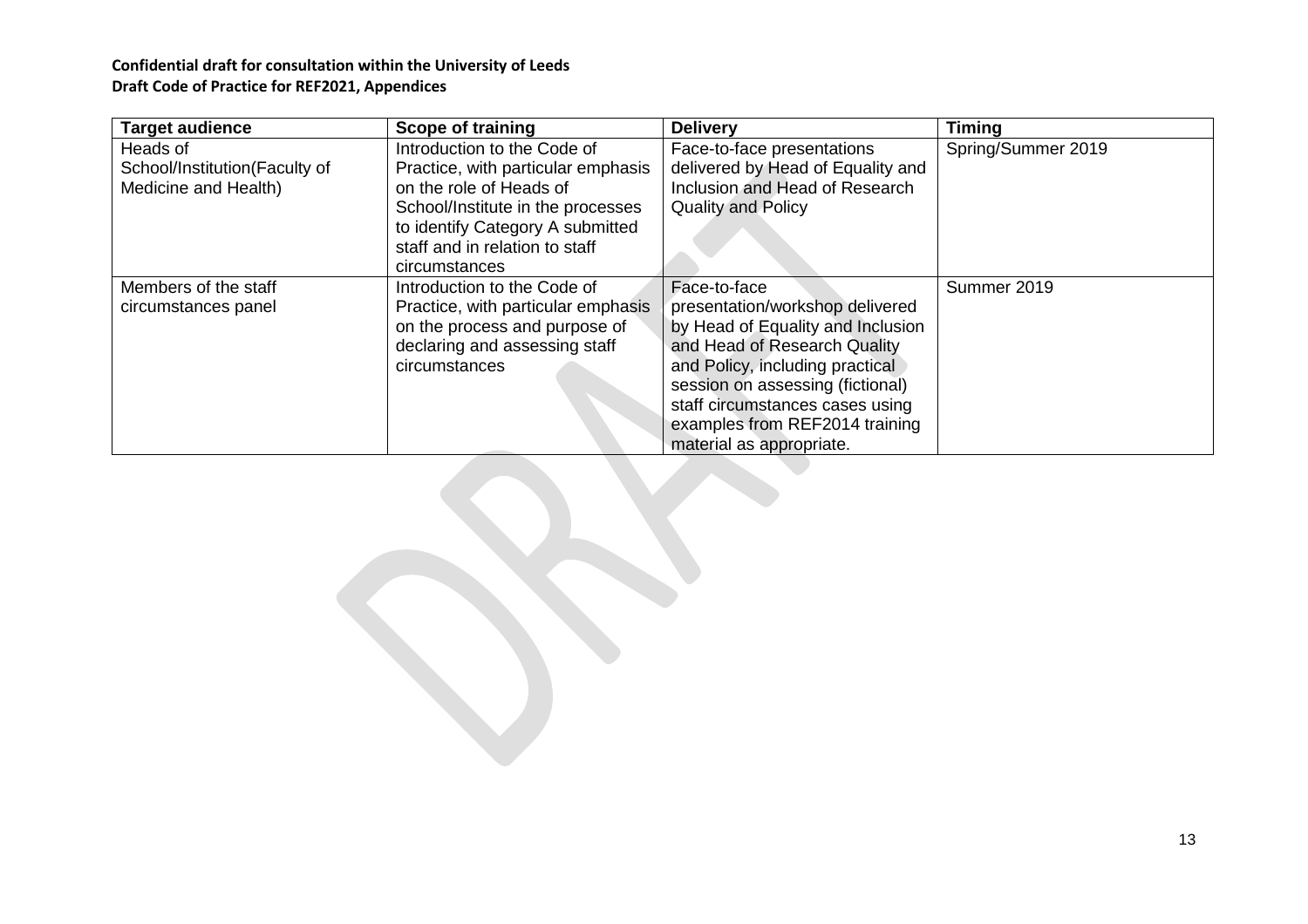# **Communication**

| <b>Activity</b>                                               | <b>Purpose</b>                                                                                                                                                       | <b>Target audience</b>                                                                                             | <b>Delivered by</b>                                                                                                                                           | <b>Timing</b>                                                                                                             |
|---------------------------------------------------------------|----------------------------------------------------------------------------------------------------------------------------------------------------------------------|--------------------------------------------------------------------------------------------------------------------|---------------------------------------------------------------------------------------------------------------------------------------------------------------|---------------------------------------------------------------------------------------------------------------------------|
| Open meeting                                                  | To introduce REF2021 in general,<br>referring to draft guidance and<br>provide opportunity to contribute to<br>consultation. Differences from<br>REF2014 highlighted | Any staff, but<br>targeted at research<br>and academic staff                                                       | DVC R&I and central REF<br>team, supported by HR and<br>or E&I team                                                                                           | 25 <sup>th</sup> September and<br>2 <sup>nd</sup> October 2018                                                            |
| Open meeting                                                  | Introduction to topics to be covered<br>by the Code of Practice. Opportunity<br>to contribute to development of Code<br>at an early stage                            |                                                                                                                    | DVC R&I and central REF<br>team, supported by HR and<br>or E&I team                                                                                           | 5 <sup>th</sup> and 6 <sup>th</sup> December<br>2018                                                                      |
| Open meeting                                                  | To introduce key points from the final<br>guidance and to discuss principles<br>underlying approaches to issues in<br>the Code.                                      |                                                                                                                    | DVC R&I and central REF<br>team, supported by HR and<br>or E&I team                                                                                           | 12 <sup>th</sup> and 19 <sup>th</sup> Feb 2019                                                                            |
| <b>Electronic Circulation</b><br>of draft code for<br>comment | Consultation - To introduce the full<br>draft code and elicit comments to<br>contribute to the development of the<br>code                                            | All research and<br>academic staff,<br>professional staff<br>supporting<br>implementation of the<br>Code (E&I, HR) | Electronic circulation,<br>supplemented by news item<br>on staff intranet and<br>electronic bulletin,<br>circulation to E&I networks<br>from central REF team | 20 <sup>th</sup> March - 17 <sup>th</sup> April<br>2019                                                                   |
|                                                               |                                                                                                                                                                      | <b>Discussion via Joint</b><br>Committee of<br>University and<br><b>Unions</b>                                     |                                                                                                                                                               | 20 <sup>th</sup> March 2019                                                                                               |
| Drop-ins                                                      | Face-to-face meetings to raise any<br>questions about the draft code of<br>practice, contribute to consultation<br>on the draft Code                                 | Any staff, but<br>targeted at research<br>and academic staff                                                       | Central REF team and E&I                                                                                                                                      | At least 3 meetings<br>during the consultation<br>period (20 <sup>th</sup> March<br>$2019 - 17$ <sup>th</sup> April 2019) |
| Open meetings                                                 | Communicate the content of the<br>Code and provide an opportunity for<br>staff to ask questions and raise any<br>issues of concern.                                  |                                                                                                                    |                                                                                                                                                               | Summer 2019<br>(following approval of<br>the Code for                                                                     |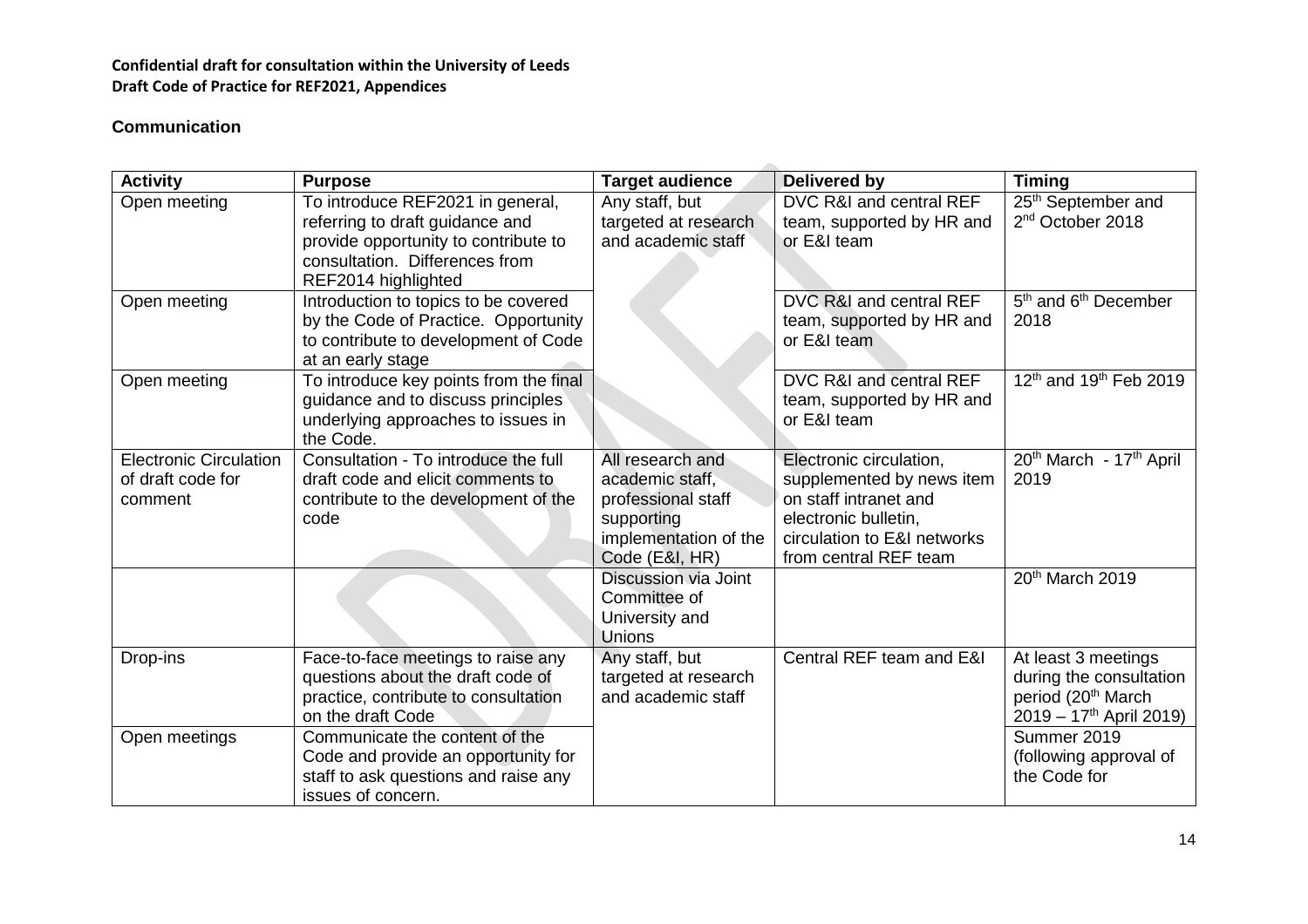| <b>Activity</b>                                                                                                                                                       | <b>Purpose</b>                                                                                                                                      | <b>Target audience</b>                                                | <b>Delivered by</b>                                                 | <b>Timing</b>                                                                                                         |
|-----------------------------------------------------------------------------------------------------------------------------------------------------------------------|-----------------------------------------------------------------------------------------------------------------------------------------------------|-----------------------------------------------------------------------|---------------------------------------------------------------------|-----------------------------------------------------------------------------------------------------------------------|
| "Drop-ins"                                                                                                                                                            | Face to face meetings to discuss any<br>questions about staff circumstances<br>(in addition to confidential, individual<br>meetings with HR or E&I) |                                                                       |                                                                     | submission to the<br>funding bodies)                                                                                  |
| Electronic circulation<br>of information about<br>the processes to<br>identify staff with<br>significant<br>responsibility for<br>research/independent<br>researchers | Inform staff of processes,<br>timescales, feedback and appeals<br>arrangements                                                                      | Staff whose roles are<br>to be considered<br>under these<br>processes |                                                                     | Summer 2019<br>(following approval of<br>the Code for<br>submission to the<br>funding bodies)                         |
| Electronic circulation<br>of invitation to<br>declare staff<br>circumstances                                                                                          | Invite colleagues to confidentially,<br>voluntarily declare circumstances.                                                                          | Research and<br>academic staff                                        | E&I team (via dedicated<br>email address)                           | Summer 2019<br>(following approval of<br>the Code for<br>submission to the<br>funding bodies)                         |
| Confidential meetings                                                                                                                                                 | Optional face-to-face meetings with<br>HR or E&I to discuss personal<br>circumstances                                                               | Staff considering<br>declaring<br>circumstances                       | HR/E&I                                                              | Ongoing from launch<br>of invitation to declare<br>circumstances<br>(Summer 2019)                                     |
| Open meetings                                                                                                                                                         | To up-date on progress with the<br>submission and provide an<br>opportunity to feedback                                                             | All staff                                                             | DVC R&I and central REF<br>team, supported by HR and<br>or E&I team | Autumn 2019, Early<br>2020 and Early 2020<br>(to coincide with<br>rounds of full draft<br>submission<br>preparation). |
| Electronic circulation                                                                                                                                                | Email and intranet updates<br>complementary to the open meetings<br>described above                                                                 | All staff                                                             | Central REF team                                                    | On-going throughout<br>the REF preparation<br>period                                                                  |
| Electronic circulation                                                                                                                                                | Confirmation of the completion and<br>thanks to staff for contribution                                                                              | All staff                                                             | <b>REF Steering Group</b>                                           |                                                                                                                       |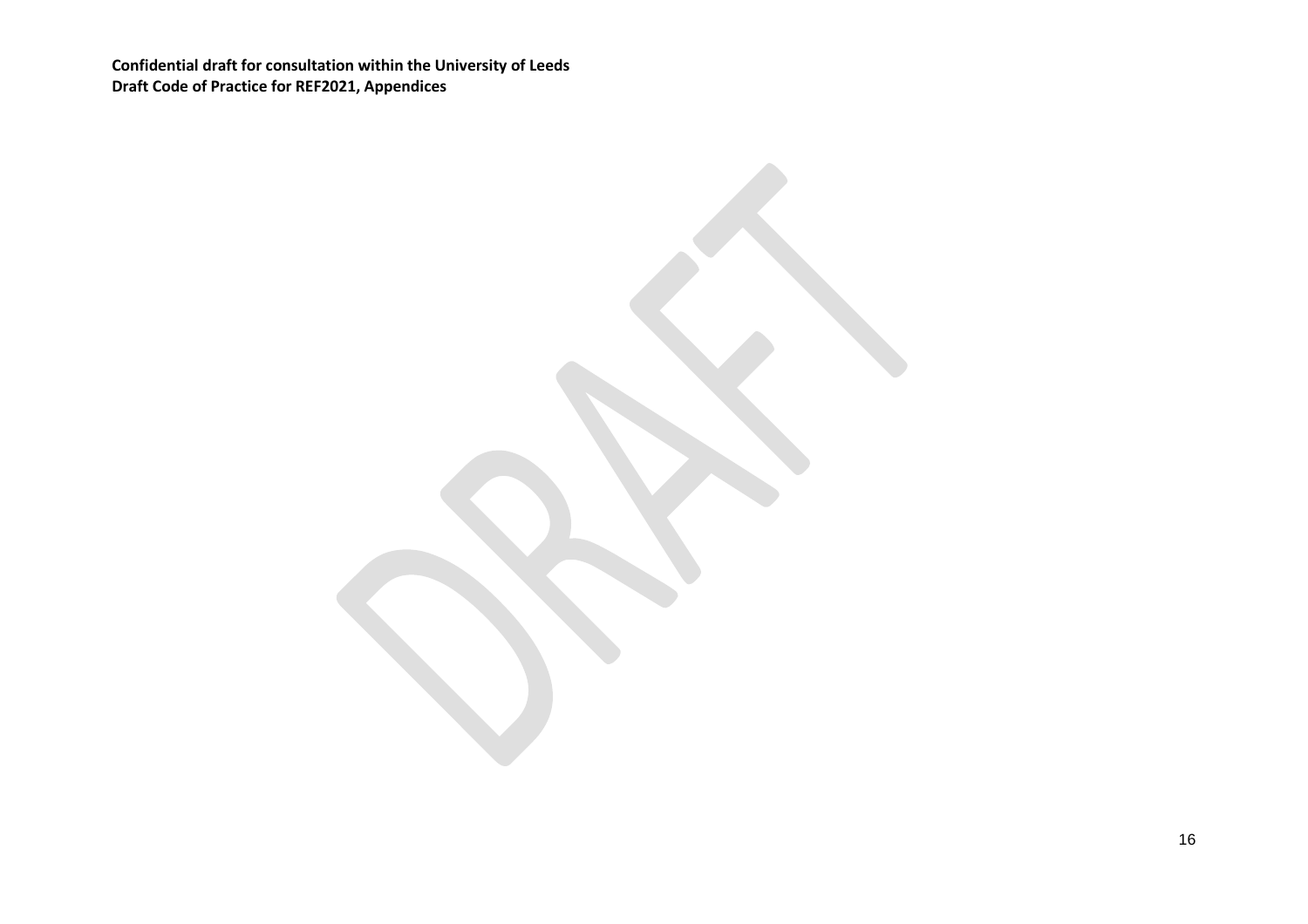# **APPENDIX E**

## **Equality Impact Assessments**

We will carry out equality impact assessments:

- when identifying staff with a significant responsibility for research
- when determining research independence
- when selecting outputs for submission, including consideration of both co-authorship and attribution of outputs in the submission
- when considering appeals against identification of staff who do not have significant responsibility for research or who are not independent researchers
- when preparing draft submissions
- when preparing the final submission.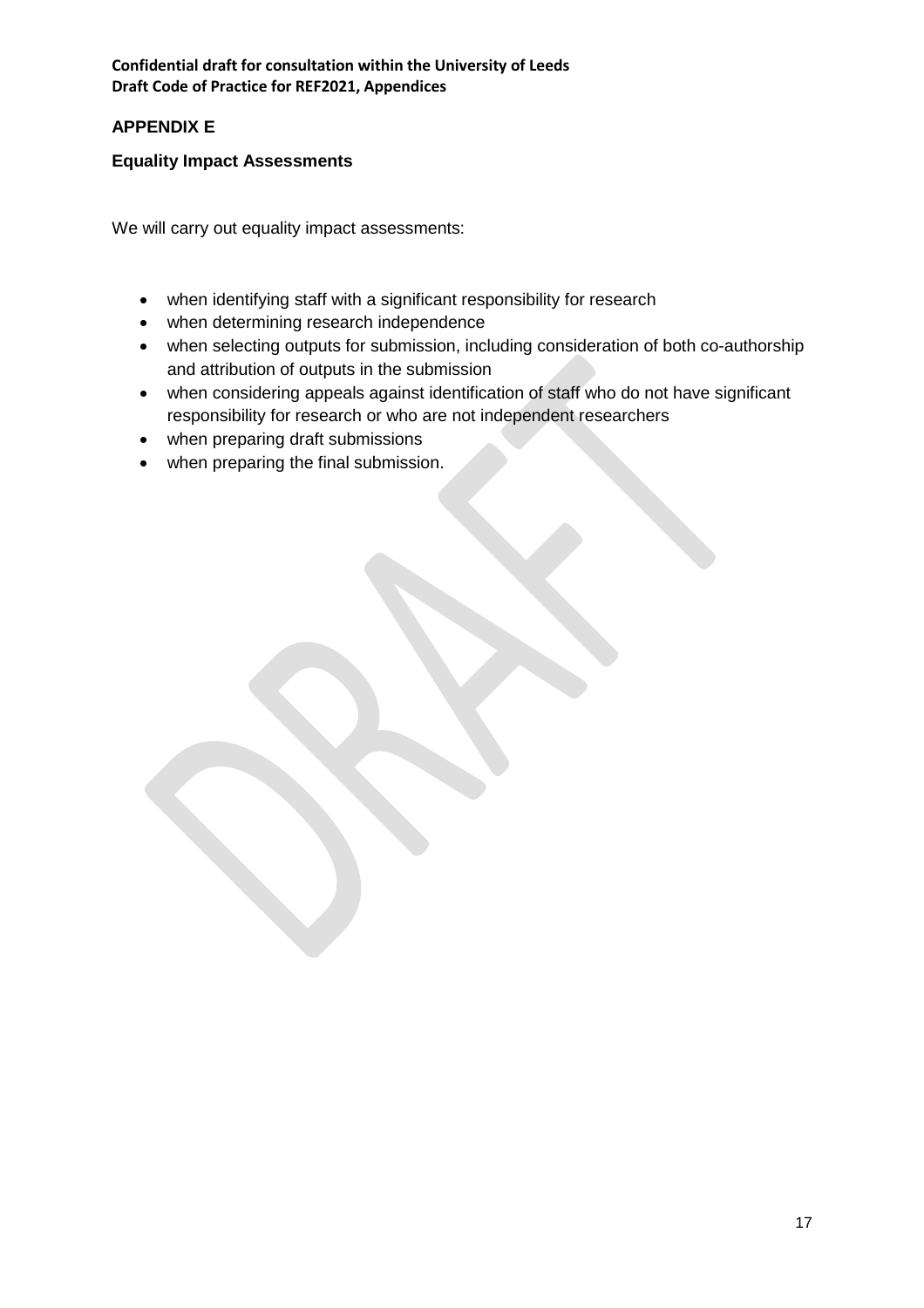# **APPENDIX F**

# **Staff declaration form**

## **University of Leeds**

## **Declaration of Individual Staff Circumstances**

- 1. This document is being sent to all Category A staff whose outputs are eligible for submission to REF2021 (see 'Guidance on submissions', paragraphs 117-122). As part of the University's commitment to supporting equality and diversity in REF, we have put in place safe and supportive structures for staff to declare information about any equality-related circumstances that may have affected their ability to research productively during the assessment period (1 January 2014 – 31 July 2020), and particularly their ability to produce research outputs at the same rate as staff not affected by circumstances. The purpose of collecting this information is threefold:
	- To enable staff who have not been able to produce a REF-eligible output during the assessment period to be entered into REF where they have:
		- circumstances that have resulted in an overall period of 46 months or more absence from research during the assessment period, due to equality-related circumstances (see below)
		- circumstances *equivalent* to 46 months or more absence from research due to equality-related circumstances
		- two or more qualifying periods of family-related leave.
	- To recognise the effect that equality-related circumstances can have on an individual's ability to research productively, and to adjust expectations in terms of expected workload / production of research outputs.
	- To establish whether there are any Units of Assessment where the proportion of declared circumstances is sufficiently high to warrant a request to the higher education funding bodies for a reduced required number of outputs to be submitted.

# **2. Applicable circumstances**

- Qualifying as an ECR (started career as an independent researcher on or after 1 August 2016)
- Absence from work due to secondments or career breaks outside the HE sector
- Qualifying periods of family-related leave
- Junior clinical academics who have not gained a Certificate of Completion of training by 31 July 2021
- Disability (including chronic conditions)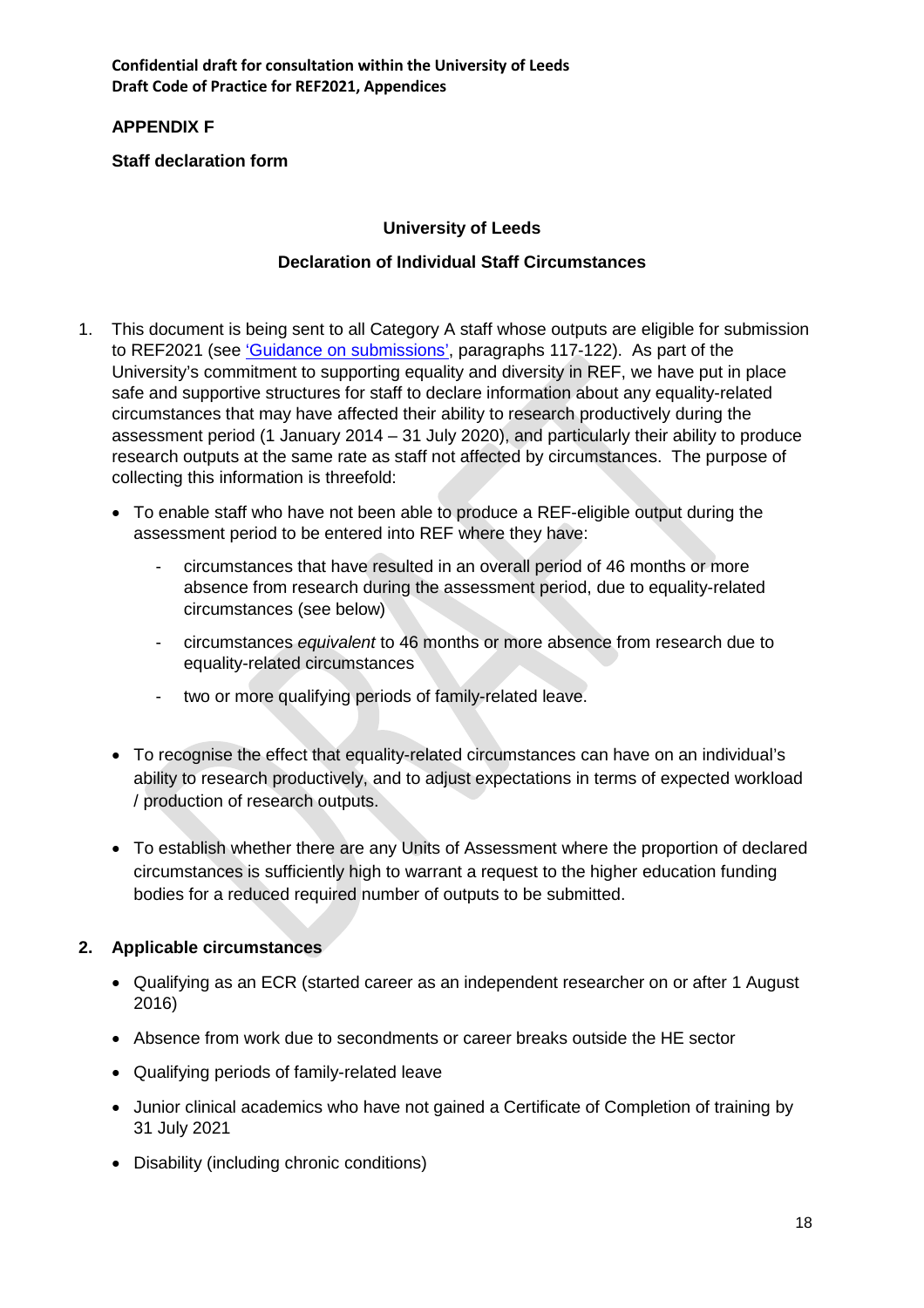- Ill heath, injury or mental health conditions
- Constraints relating to family leave that fall outside of the standard allowances
- Caring responsibilities
- Gender reassignment

If your ability to research productively during the assessment period has been constrained due to one or more of the following circumstances, you are requested to complete the attached form. Further information can be found paragraph 160 of the Guidance on Submissions (REF 2019/01). Completion and return of the form is voluntary, and individuals who do not choose to return it will not be put under any pressure to declare information if they do not wish to do so. This form is the only means by which the University will be gathering this information; we will not be consulting HR records, contract start dates, etc. You should therefore complete and return the form if any of the above circumstances apply and you are willing to provide the associated information.

#### **3. Ensuring Confidentiality**

Forms and supporting evidence are requested to be submitted to the Equality Policy Unit by post or email at: refequality@leeds.ac.uk, marked 'Confidential: Individual Staff Circumstances'. Returned forms and all supporting evidence forms will be held securely by the Head of Equality and Inclusion.

The Head will review each application and determine if it is a straightforward application under applicable circumstances outlined above and/or if the circumstances are more complex and a panel discussion is required. The panel will comprise academic staff from each REF main panel area, the Head of Equality and Inclusion, the Head of Research Quality and Policy and a trade union observer. The panel will be chaired by a senior academic with experience of equality and inclusion. A member of the central REF team will work with the Head of Equality and Inclusion to review cases and evidence in advance for presentation to the panel. All members of staff involved with this process will demonstrate utmost confidentiality. A decision will be made on the evidence available and presented for the purposes of reduction of outputs from the overall Unit of Assessment. The panel will also review straightforward applications for applicable circumstances described above. All individuals will be informed about the outcome of their application within 3 months, by the Chair of the individual circumstances panel. The Unit of Assessment Lead will be informed about the outcome of the application, via the Head of Equality and Inclusion, but no information on the nature of the circumstances will be shared. We acknowledge that there may be declarations for the purposes of REF2021 which may not be disclosed within the context of the employment relationship of an individual within the University. This information will only be held for the purposes of the REF2021 exercise and will be confidentially destroyed once the exercise is completed, all audit periods have been completed and the results are published.

If the institution decides to apply to the funding bodies for either form of reduction of outputs (removal of 'minimum of one' requirement or unit circumstances), we will need to provide UKRI with data that you have disclosed about your individual circumstances, to show that the criteria have been met for reducing the number of outputs. Please see the 'Guidance on submissions' document (paragraphs 151-201) for more detail about reductions in outputs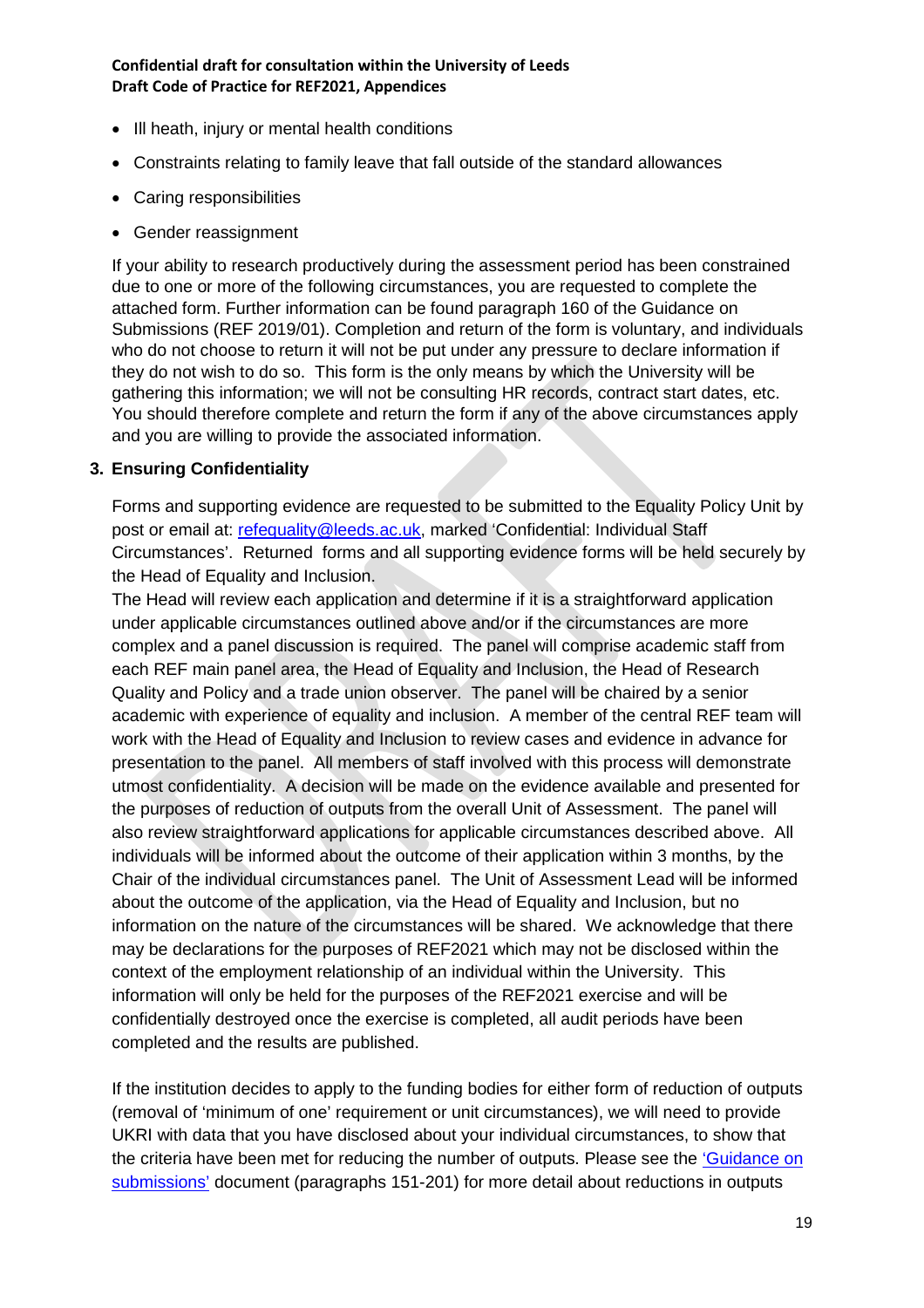and what information needs to be submitted. Submitted data will be kept confidential to the REF team, the REF Equality and Diversity Advisory Panel, and main panel chairs. All these bodies are subject to confidentiality arrangements. The REF team will destroy the submitted data about individuals' circumstances on completion of the assessment phase.

#### **4. Changes in circumstances**

The University recognises that staff circumstances may change between completion of the declaration form and the census date (31 July 2021). If this is the case, then staff should contact their Faculty Head of HR or the Head of Equality and Inclusion to provide the updated information.

Please complete this form to declare any individual staff circumstances and submit with all appropriate evidence to the Head of Equality and Inclusion at: refequality@leeds.ac.uk, marked: 'Confidential: Individual Staff Circumstances'.

**Name:** Click here to insert text.

**School/Institute:** Click here to insert text.

Do you have a REF-eligible output published between 1 January 2014 and 31 July 2021?

Yes □ No  $\Box$ 

Please complete this form if you have one or more applicable equality-related circumstance (see above) which you are willing to declare. Please provide requested information in relevant box(es).

| <b>Circumstance</b>                                                                                           | <b>Time period affected</b>              |
|---------------------------------------------------------------------------------------------------------------|------------------------------------------|
| <b>Early Career Researcher (started career</b><br>as an independent researcher on or<br>after 1 August 2016). | Click here to enter a date.              |
| Date you became an early career<br>researcher.                                                                |                                          |
| Junior clinical academic who has not<br>gained Certificate of completion of<br>Training by 31 July 2021.      | Tick here $\Pi$                          |
| Career break or secondment outside of<br>the HE sector.                                                       | Click here to enter dates and durations. |
| Dates and durations in months.                                                                                |                                          |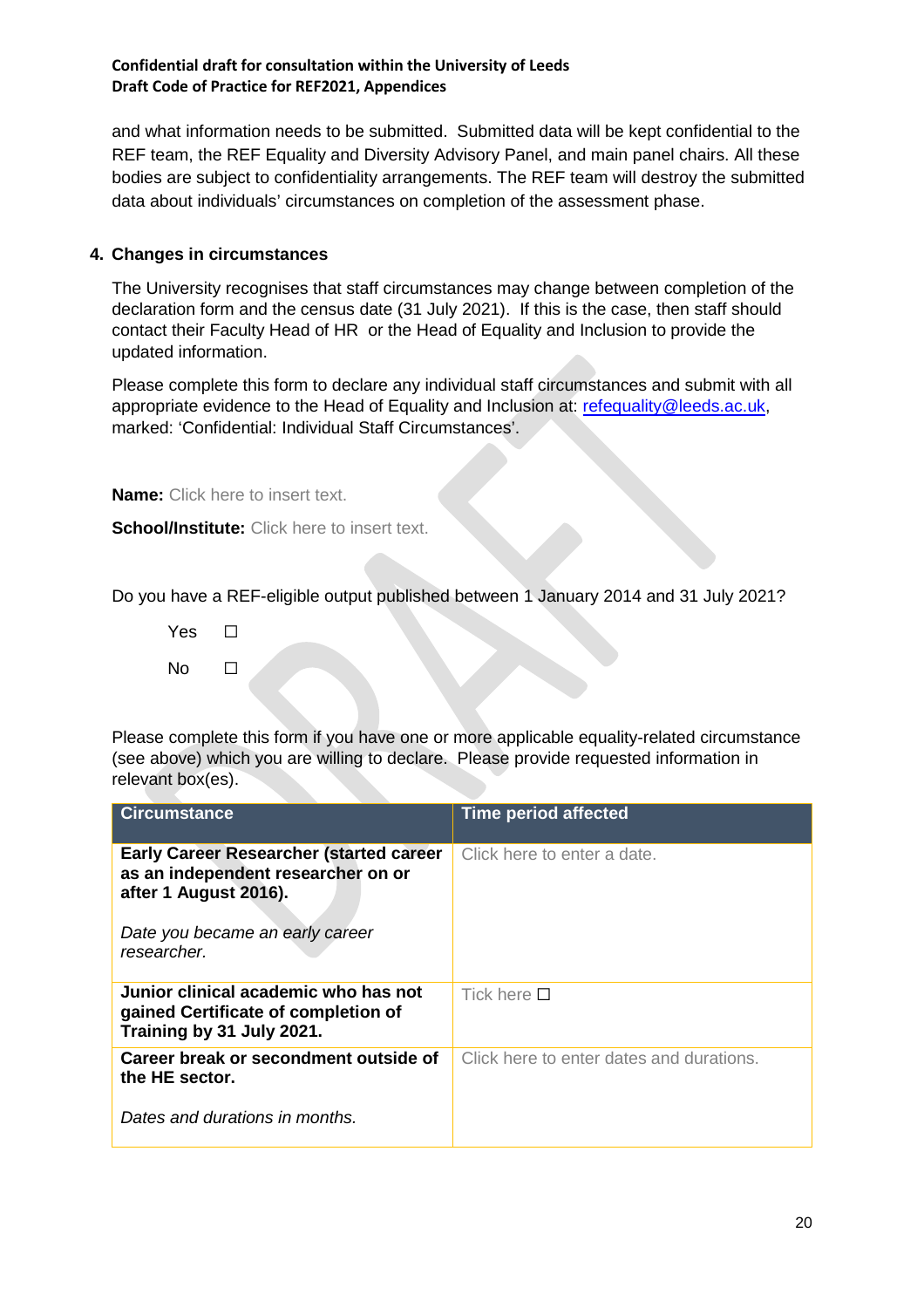| <b>Family-related leave;</b>                                                       | Click here to enter dates and durations. |
|------------------------------------------------------------------------------------|------------------------------------------|
| statutory maternity leave                                                          |                                          |
| statutory adoption leave                                                           |                                          |
| Additional paternity or adoption                                                   |                                          |
| leave or shared parental leave                                                     |                                          |
|                                                                                    |                                          |
| lasting for four months or more.                                                   |                                          |
|                                                                                    |                                          |
| For each period of leave, state the nature<br>of the leave taken and the dates and |                                          |
| durations in months.                                                               |                                          |
|                                                                                    |                                          |
|                                                                                    |                                          |
| <b>Disability (including chronic</b>                                               | Click here to enter text.                |
| conditions)                                                                        |                                          |
|                                                                                    |                                          |
| To include: Nature / name of condition,                                            |                                          |
| periods of absence from work, and periods                                          |                                          |
| at work when unable to research                                                    |                                          |
| productively. Total duration in months.                                            |                                          |
|                                                                                    |                                          |
| <b>Mental health condition</b>                                                     | Click here to enter text.                |
|                                                                                    |                                          |
| To include: Nature / name of condition,                                            |                                          |
| periods of absence from work, and periods                                          |                                          |
| at work when unable to research                                                    |                                          |
| productively. Total duration in months.                                            |                                          |
|                                                                                    |                                          |
| III health or injury                                                               | Click here to enter text.                |
|                                                                                    |                                          |
| To include: Nature / name of condition,                                            |                                          |
| periods of absence from work, and periods                                          |                                          |
| at work when unable to research                                                    |                                          |
| productively. Total duration in months.                                            |                                          |
|                                                                                    |                                          |
| Constraints relating to family leave that                                          | Click here to enter text.                |
| fall outside of standard allowance                                                 |                                          |
|                                                                                    |                                          |
| To include: Type of leave taken and brief                                          |                                          |
| description of additional constraints,                                             |                                          |
| periods of absence from work, and periods                                          |                                          |
| at work when unable to research                                                    |                                          |
| productively. Total duration in months.                                            |                                          |
|                                                                                    | Click here to enter text.                |
| <b>Caring responsibilities</b>                                                     |                                          |
| To include: Nature of responsibility,                                              |                                          |
| periods of absence from work, and periods                                          |                                          |
| at work when unable to research                                                    |                                          |
| productively. Total duration in months.                                            |                                          |
|                                                                                    |                                          |
| <b>Gender reassignment</b>                                                         | Click here to enter text.                |
|                                                                                    |                                          |
| To include: periods of absence from work,                                          |                                          |
| and periods at work when unable to                                                 |                                          |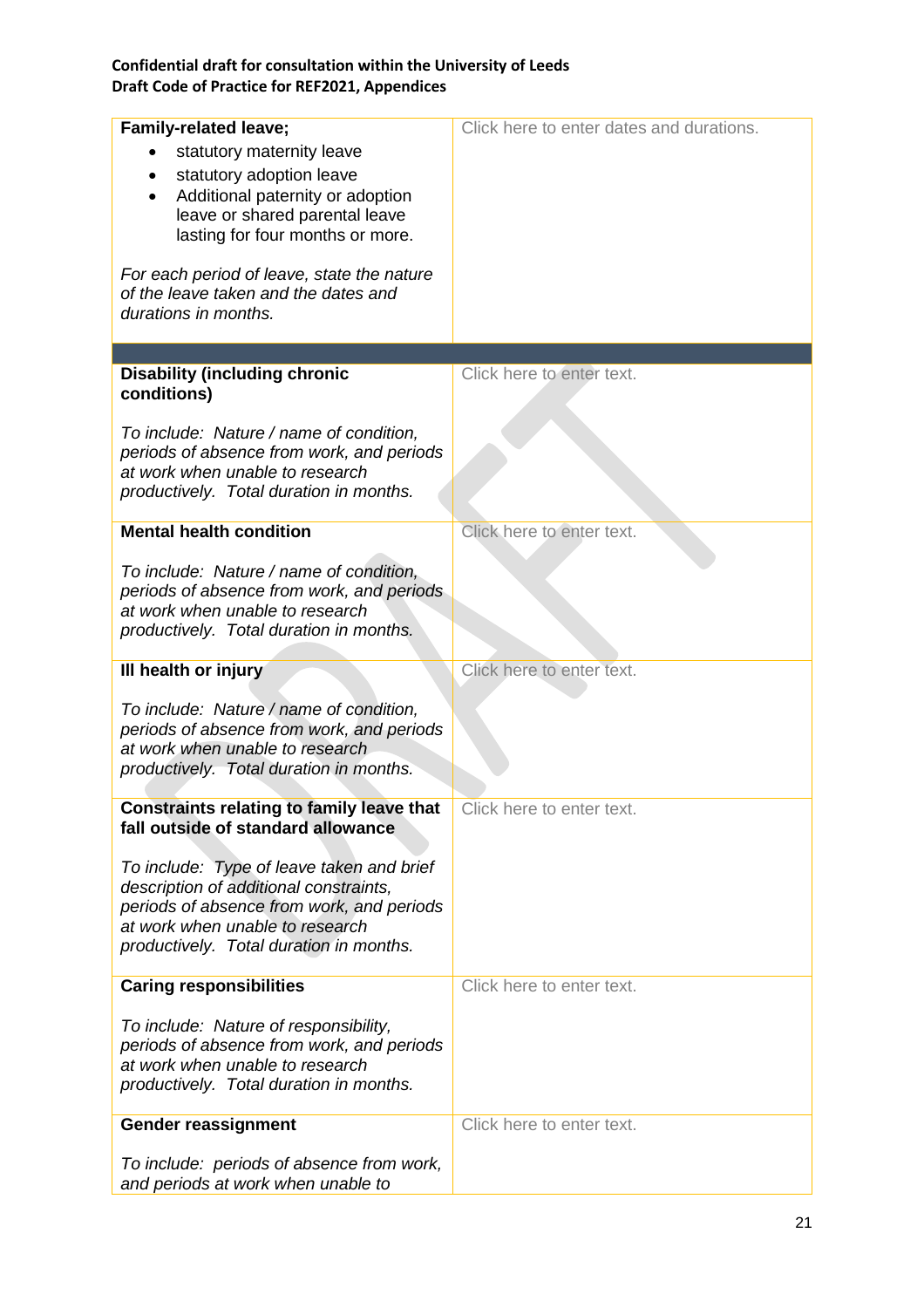| research productively. Total duration in<br>months.                                                                                                                 |                           |
|---------------------------------------------------------------------------------------------------------------------------------------------------------------------|---------------------------|
| Any other exceptional reasons e.g.<br>bereavement.                                                                                                                  | Click here to enter text. |
| To include: brief explanation of reason,<br>periods of absence from work, and periods<br>at work when unable to research<br>productively. Total duration in months. |                           |

Please confirm, by ticking the box provided, that:

- The above information provided is a true and accurate description of my circumstances as of the date below
- I realise that the above information will be used for REF purposes only and will be seen by the members of staff described in para 3. above.
- I realise it may be necessary to share the information with the REF team, the REF Equality and Diversity Advisory Panel, and main panel chairs.

I agree □

**Name:** Print name here

**Signed:** Sign or initial here

**Date:** Insert date here

□ I give my permission for the Head of E&I or Faculty HR Lead/HR Manager to contact me to discuss my circumstances, and my requirements in relation this these.

□ I give my permission for the details of this form to be passed on to the relevant contact within my department/faculty/centre. (Please note, if you do not give permission your department may be unable to adjust expectations and put in place appropriate support for you).

I would like to be contacted by:

- Email ☐ Insert email address
- Phone □ Insert contact telephone number